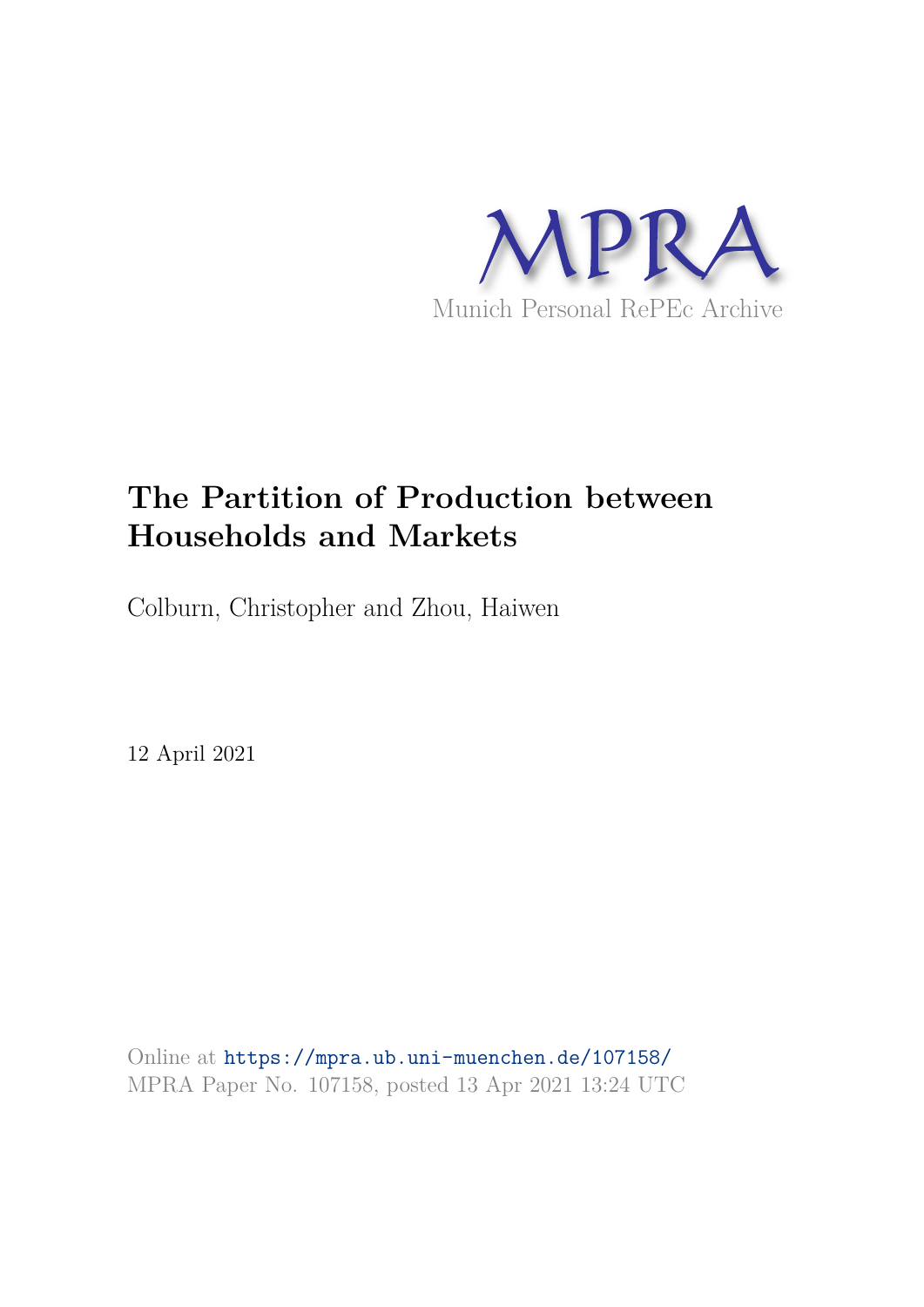# The Partition of Production between Households and Markets

Christopher Colburn and Haiwen Zhou

# Abstract

The process of industrialization was accompanied by the switch from household production to firm production. The industrialization process was also a process of population growth, the appearance of general-purpose technologies, and the expansion of international trade. This paper studies the partition of production between households and firms in an analytically tractable general equilibrium model with a continuum of goods. We show that population growth, development of general-purpose technologies, and the opening of international trade increase the percentage of goods produced by firms. However, with the appearance of a technology biased toward home production, the percentage of goods produced by households can increase.

Keywords: Household production, economic development, structural change, technology choice, increasing returns

# JEL Classification Numbers: L13, F12, O14

## 1. Introduction

The industrialization process was associated with the switch from household (family) production to market (firm) production. Compared with household production, factory production is relatively new. For families lived before the Industrial Revolution, it was not uncommon that clothes were family made, meat were supplied by livestock raised by the family, and houses were built by family members. Today, at least for families living in cities of developed countries, clothes, food, and houses are usually purchased from markets produced by firms. The industrialization process was also a process of population growth, the appearance and diffusion of general-purpose technologies, and the expansion of international trade.

 There are two significant differences between household production and firm production. First, firm production is associated with the existence of significant levels of fixed costs.<sup>1</sup> Second, the level of output produced by a firm is usually much higher than that produced by a household. Those differences between household production and firm production are related because a high level of fixed cost needs to be recovered by producing a high level of output.

<sup>&</sup>lt;sup>1</sup> One source of fixed costs comes from research and development expenditure. Another source of fixed costs is buildings and equipment. Chandler (1990) has a detailed discussion of the significance of fixed costs in modern production.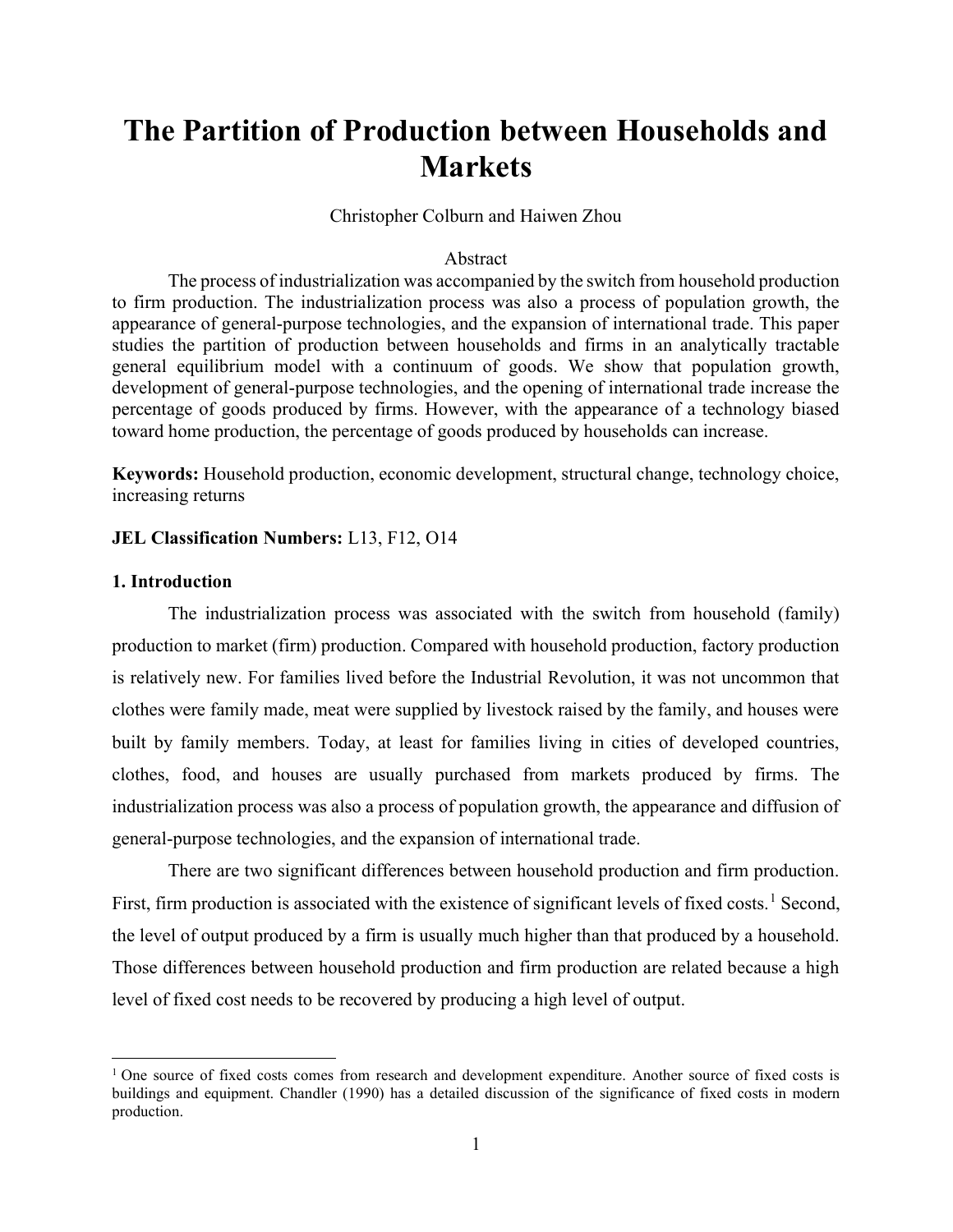In this paper, we study the division of production between households and firms in a general equilibrium model in which households and firms choose production technologies optimally. We demonstrate that the division of production between households and firms can be addressed in an analytically tractable general equilibrium model. In this model, there is a continuum of products (Dornbusch, Fischer, and Samuelson, 1977; He and Yu, 2015; Chu and Ji, 2016; Ji and Seater, 2020). We assume that each good can be produced by either a constant returns to scale technology or an increasing returns to scale technology. In equilibrium, with relatively low levels of output, households choose constant returns to scale technologies; With relatively high levels of output, firms choose increasing returns to scale technologies.

In this model, firms producing the same good are assumed to engage in oligopolistic competition (Qiu and Zhou, 2007; Liu and Wang, 2010; Wen and Zhou, 2020). The relevance of oligopoly in developed countries such as USA is discussed in detail in Chandler (1990). In their textbook, Pindyck and Rubinfeld (2005, p. 441) write that "oligopoly is a prevalent form of market structure. Examples of oligopolistic industries include automobiles, steel, aluminum, petrochemicals, electrical equipment, and computers."

The size of the market is measured by the size of the population. First, we show that an increase in population size increases the percentage of goods produced by firms. The reason is that a higher population leads to a higher quantity of demand for each good. Other things equal, the adoption of increasing returns to scale technologies becomes more profitable because the fixed costs can be spread over higher levels of output. This switch to firm production is beneficial to consumers. Second, if a general-purpose technology decreases fixed costs of production, then it helps the adoption of increasing returns to scale technologies. However, with a technology biased toward home production, the percentage of goods produced by firms will decrease. Third, as the opening of international trade increases the size of the market, it will increase the percentage of goods produced by firms.<sup>2</sup> In addition, the country with a smaller population gains more from the opening of international trade.

In the literature, Ng and Zhang (2007) have studied a model in which individuals allocate time among leisure, home production, and firm production. With the existence of fixed costs, both home and firm production have increasing returns. They show that it can be optimal for the

 $2$  If learning by doing increases an individual's supply of labor, the percentage of goods produced by firms will also increase over time.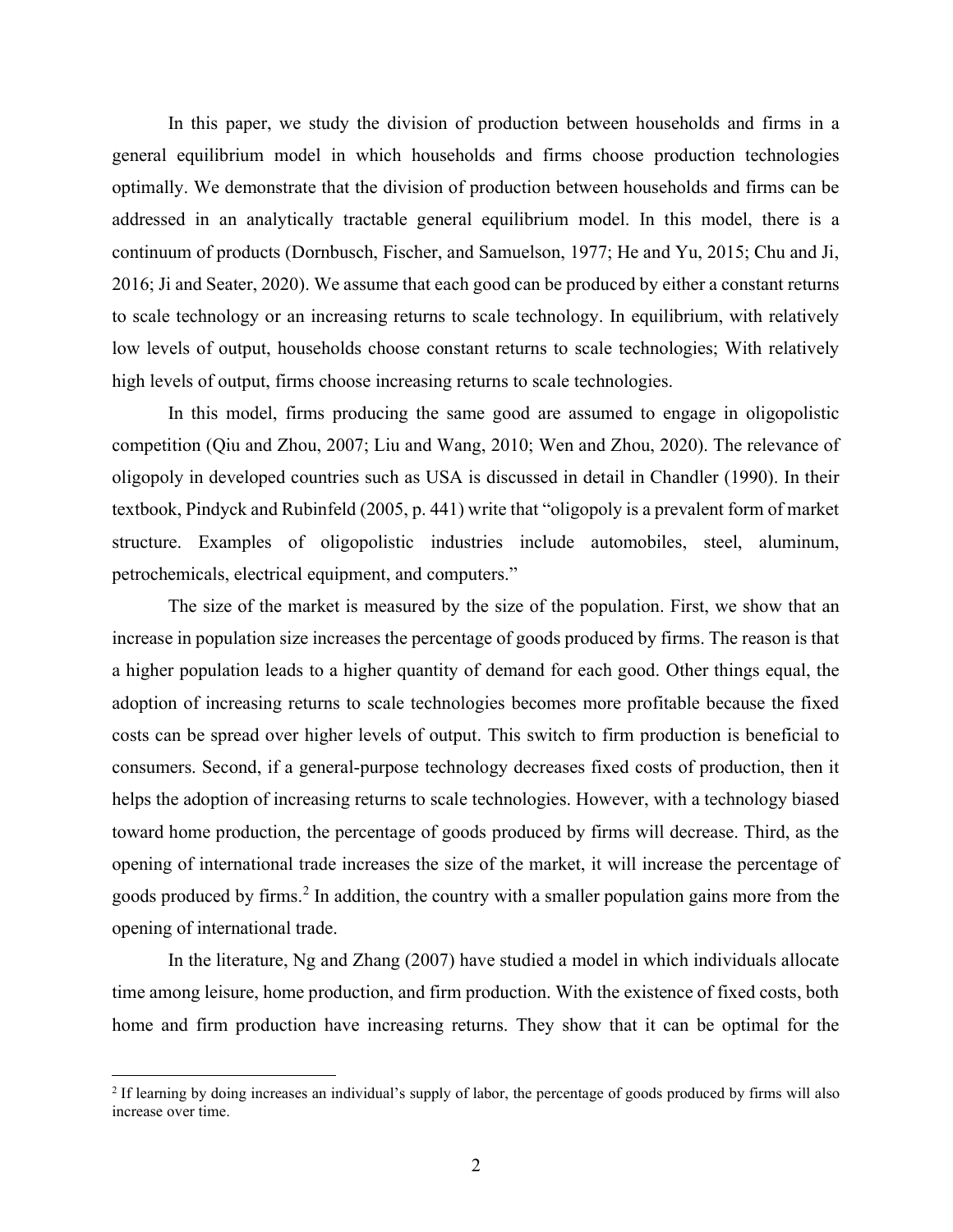government to tax home production and to subsidize firm production. There are some significant differences between their model and this one. First, in their model, firms engage in monopolistic competition. In this model, firms engage in oligopolistic competition. Second, the main questions addressed are different. They focus on studying optimal government policy while we are interested in addressing how the partition of production between households and firms is affected by factors such as population growth and the opening of international trade.

During a country's process of development, it is commonly observed that labor force moves out from the agricultural sector (traditional sector) to the manufacturing sector (modern sector) (Zhang, 1999; Weisdorf, 2006; Akbulut, 2011; Buera and Kaboski, 2012). If the family production is reinterpreted as the agricultural sector with a constant returns to scale production technology and firm production is reinterpreted as the manufacturing sector with increasing returns to scale production technologies, then the switch from family production to firm production is mapped into the relocation of labor force from the agricultural sector to the manufacturing sector. This switch of production is related to unified growth theory in terms of the question asked. For this line of literature trying to provide a unified framework to analyze growth over centuries, North (1981), Rosenberg and Birdzell (1986) and Acemoglu, Johnson and Robinson (2001, 2002) have discussed how good institutions (better protection of property rights) may stimulate greater specialization and make growth sustainable. Galor and Weil (2000) and Galor and Moav (2002) have demonstrated that a rising population leads to a rise in the rate of return to human capital investment, and a higher return induces a greater rate of human capital investment which leads to perpetual growth.

In a country's development process, institutions impacting property rights and contracting may affect the level of transaction costs of using markets. Thus, the division of production between families and firms may be affected. Sun, Yang, and Zhou (2004) have studied the impact of transaction costs on the division of labor. In this model, the impact of transaction costs on the division of production between families and firms is not addressed explicitly. However, if we view that transaction costs lead to an increase in the marginal or fixed costs of increasing returns to scale technologies while do not affect the constant returns to scale technologies, transaction costs can be accommodated into the framework and it can be shown that an increase in transaction costs leads to a decrease in the percentage of goods produced by firms.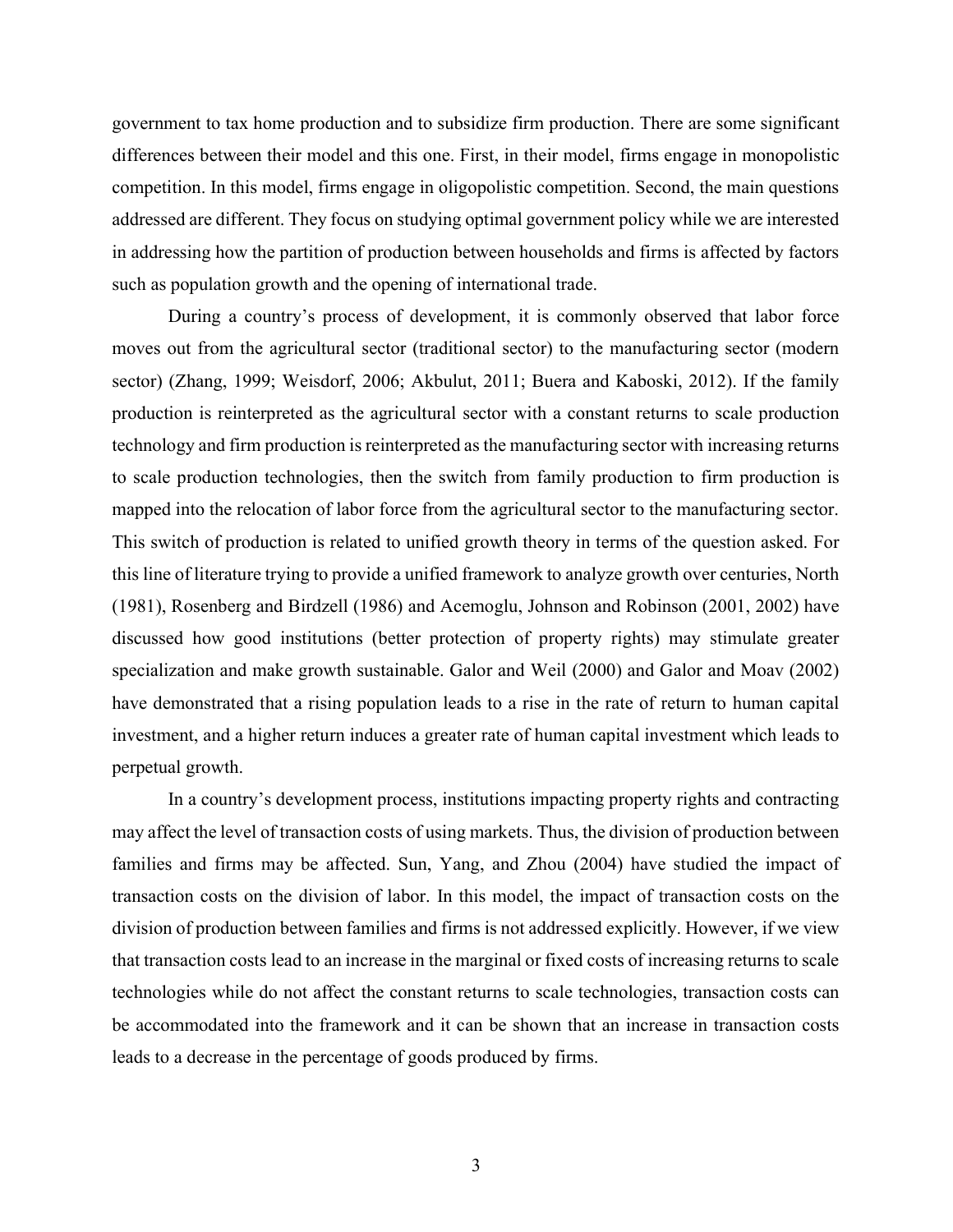The plan of this paper is as follows. Section 2 sets up the model and establishes the existence of a unique equilibrium in a closed economy. Section 3 conducts comparative statics about the properties of the equilibrium. Section 4 addresses the impact of international trade on the division of production between households and firms. Section 5 identifies some possible extensions of the model and concludes.

# 2. Equilibrium in a closed economy

There are two countries: home and foreign. In this section, countries do not trade with each other. Without loss of generality, we focus on the home country because the analysis for the foreign country is similar.

Labor is the only factor of production. Each household consists of only one individual. Families are assumed to be homogeneous. The number of households in the home country is  $L$ , a positive real number. Each individual supplies one unit of labor inelastically. There is a continuum of goods indexed by a number  $z \in [0, 1]$ . With  $c(z)$  denoting a consumer's consumption of product z, this consumer's utility function is specified as  $\int_0^1 ln(c|z) dz$ . Firms are owned by individuals and profits will be distributed to individuals. However, as firms earn a profit of zero in equilibrium, the only source of income is wage income. The wage rate is  $w$ . The price of product z is  $p(z)$ . A consumer's budget constraint states that the total spending on all products equals wage income:  $\int_0^1 p(z)c(z)dz = w$ . A consumer takes the wage rate and prices of goods as given and chooses the quantities of consumption to maximize utility. With the above specification of the utility function, a consumer's utility maximization leads to a fixed percentage of income spent on each product:<sup>3</sup>

$$
p(z)c(z) = w.\tag{1}
$$

 In equilibrium, some goods are produced by households and the others are produced by firms. Regardless of whether goods are produced by households or firms, equation (1) applies: For a home produced good, the price is the opportunity cost of not supplying labor to the market. From

 $3$  Equation (1) here is similar to equation (8) in Dornbusch, Fischer, and Samuelson (1977). The derivation of equation (1) is as follows. A consumer tries to maximize  $\int_0^1 ln(c|z)dz + \lambda [w - \int_0^1 p(z)c(z)dz]$ , where  $\lambda$  is a multiplier. The first order condition with respect to  $c(z)$  is  $\frac{1}{c(z)} - \lambda p(z) = 0$ . That is,  $p(z)c(z) = \frac{1}{\lambda}$  $\frac{1}{\lambda}$ . Integration over z yields  $\int_0^1 p(z)c(z)dz = \int_0^1 \frac{1}{\lambda}$ ఒ  $\mathbf{1}$  $\boldsymbol{\mathsf{0}}$  $\mathbf{1}$  $\int_0^1 p(z)c(z)dz = \int_0^1 \frac{1}{\lambda}dz = \frac{1}{\lambda}$ . Thus,  $w = \int_0^1 p(z)c(z)dz = \frac{1}{\lambda}$  $\mathbf{1}$  $\int_0^1 p(z)c(z)dz = \frac{1}{\lambda}$ . Plugging  $w = \frac{1}{\lambda}$  $\frac{1}{\lambda}$  into  $p(z)c(z) = \frac{1}{\lambda}$  $\frac{1}{\lambda}$  yields equation (1).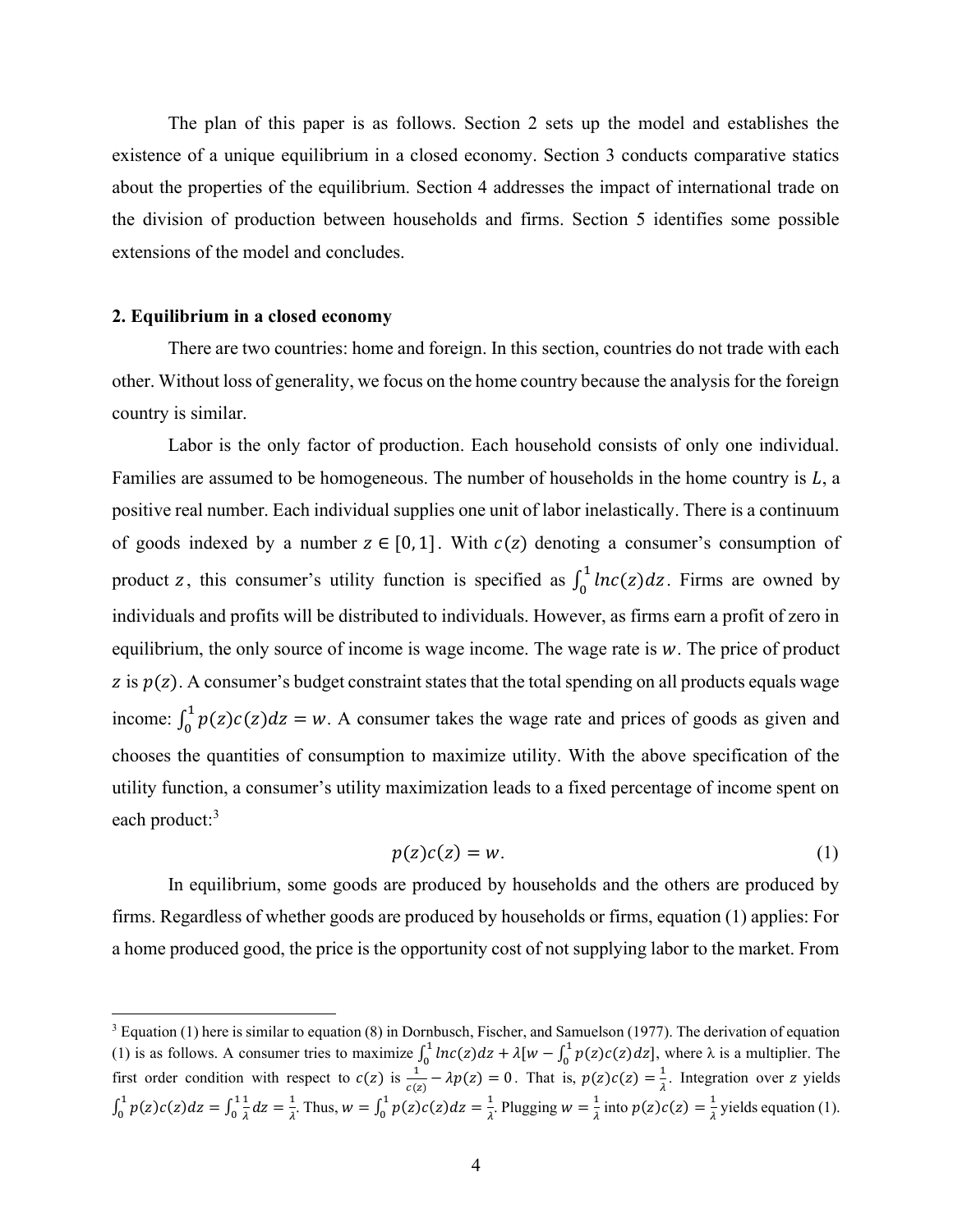equation (1), since the wage rate is  $w$  and unit labor requirement is specified later as  $h$ , the price of a home produced good is wh and the quantity of consumption is  $1/h$ .

Each good can be produced by either a constant returns to scale technology or an increasing returns to scale technology. If a good is produced by using the constant returns to scale technology, the constant marginal cost in terms of labor units is  $h$ , a positive number. It is assumed that the marginal cost is the same for all goods.

If a good is produced by using an increasing returns to scale technology, the marginal cost in terms of labor units is  $\beta$ . This marginal cost is assumed to be the same for all goods. We also assume that the marginal cost of increasing returns to scale technology is lower than that of the constant returns to scale technology:  $\beta < h$ .

In addition to marginal costs, there are fixed costs of production associated with increasing returns to scale technologies. There are various sources of fixed costs of production. One example of fixed costs is the research and development cost. To develop increasing returns technologies, different goods may require quite different levels of research and development expenditure. For example, developing machines to produce shoes may be much easier than developing machines for childbearing. To capture this difference, we assume that different goods have different fixed costs of production. For  $z \in [0, 1]$ , let  $f(z)$  denote the level of fixed cost of producing good z measured in labor units. We assume that  $f$  is differentiable. Like Dornbusch, Fischer, and Samuelson (1977), goods are arranged in such a way that the level of fixed cost increases with the index:  $f'(z) > 0$ . To ensure the existence of an equilibrium that both household and firm production exist, it is assumed that  $f \ge \frac{1}{2} \left| L - \frac{2\beta}{h} - \sqrt{L\left(L - \frac{4\beta}{h}\right)} \right|$ , and  $\lim_{z \to 1} f(z) \to +\infty$ .<sup>4</sup> The intuition for the need for this lower bound of fixed costs is as follows. Since the marginal cost of

market production is assumed to be lower than that of household production, if fixed cost of market production goes to zero, all goods will be produced by firms. The existence of a lower bound of fixed costs of firm production ensures that in equilibrium some goods will be produced by households.

<sup>&</sup>lt;sup>4</sup> The lower bound of the fixed cost is determined by the requirement that a firm's level of output is higher than that of a family. From equation (9), a firm's output is  $x = (\sqrt{fL} - f)/\beta$ . Equalizing this output with home output  $1/h$ yields  $f = \frac{1}{2} \left[ L - \frac{2\beta}{h} - \sqrt{L\left(L - \frac{4\beta}{h}\right)} \right].$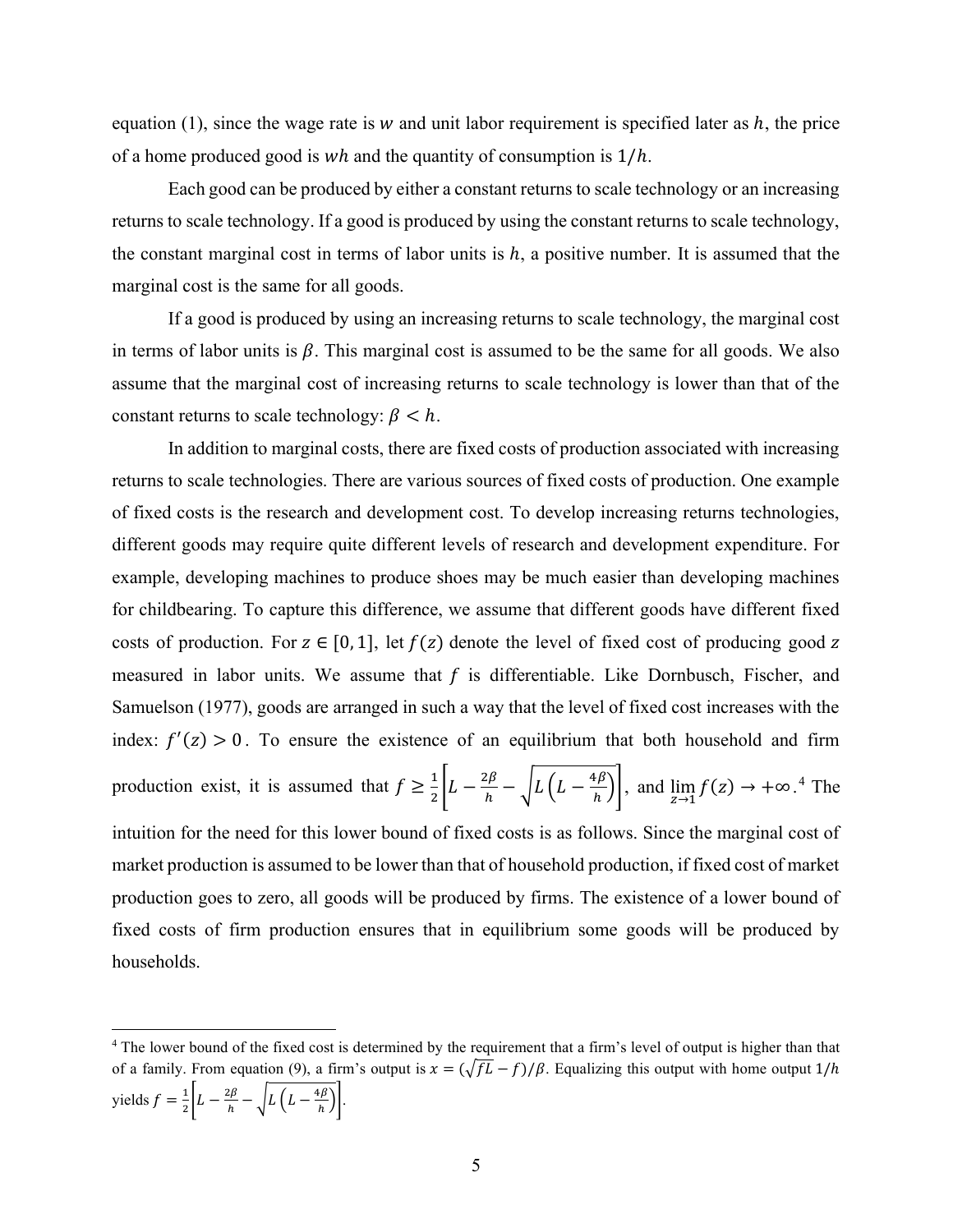Initially, the market size might be too small, and all goods are produced by households. When population grows, market size becomes larger and firms will emerge. A firm hires labor from households and distributes profits to households. As will be verified later, as each household produces for its own consumption only, with its relatively low level of output, each household optimally chooses constant returns to scale technology. With relatively higher levels of output, firms optimally choose increasing returns to scale technologies. A firm producing good z with a level of output  $x(z)$  has a total revenue of  $p(z)x(z)$ . Since its total cost is  $(f + \beta x)w$ , this firm's profit is  $px - (f + \beta x)w$ . The number of identical firms producing product z is  $m(z)$ . Firms producing the same good are assumed to engage in Cournot competition. For each firm, it takes the wage rate as given and chooses its level of output to maximize its profit. Combination of results from a consumer's utility maximization with a firm's optimal choice of output yields<sup>5</sup>

$$
p(z)\left(1 - \frac{1}{m(z)}\right) = \beta w. \tag{2}
$$

Equation (2) shows that a firm's price p is a markup over its marginal cost of production  $\beta w$ . The markup factor decreases with the number of firms producing the same good.

The number of firms producing a good is a real number rather than restricted to be an integer. The number of firms producing a good is determined by the zero-profit condition.<sup>6</sup> The zero-profit condition for a firm is given by

$$
p(z)x(z) - [f(z) + \beta x(z)]w = 0.
$$
 (3)

In equilibrium, some goods will be produced by households while others will be produced by firms. Since the marginal cost for increasing returns technologies is the same for all goods, for the same level of output, average cost of producing a good increases with the level of fixed cost of producing this good. Thus, a good with a lower level of fixed cost is more likely to be produced by firms. Let  $z_c$  denote the cutoff level of product for which the price charged by firms is equal to

<sup>&</sup>lt;sup>5</sup> The derivation of equation (2) is as follows. A firm's optimal choice of output x yields  $p\left(1+\frac{x}{p}\frac{\partial p}{\partial x}\right) = \beta w$ . Let  $x_{-i}$ denote the sum of other firms' output. From the clearance of product market, total supply of a product equals total demand of this product:  $x_{-i} + x_i = Lc$ . Differentiation of this equation yields  $\frac{\partial x_{-i}}{\partial p} + \frac{\partial x_i}{\partial p} = L \frac{\partial c}{\partial p}$ . In a Cournot competition, a firm treats other firms' output as constant when it changes output. That is, a firm will treat  $x_{-i}$  as constant. Thus,  $\frac{\partial x_i}{\partial p} = L \frac{\partial c}{\partial p}$ . As a result,  $\frac{\partial x_i}{\partial p}$  $\boldsymbol{p}$  $\frac{p}{c} = L \frac{\partial c}{\partial p}$  $\frac{p}{2}$  $\frac{p}{c}$ , or  $\frac{\partial x_i}{\partial p}$ డ  $\frac{p}{2}$  $\mathcal{C}_{\mathcal{C}}$  $\mathcal{C}_{\mathcal{C}}$  $\frac{c}{x} = L(\frac{\partial c}{\partial p})$  $\boldsymbol{p}$  $\frac{p}{c}$ ) $\frac{c}{x}$  $\frac{c}{x}$ . By using  $\frac{\partial c(z)}{\partial p(z)}$  $p(z)$  $\frac{p(z)}{c(z)} = -1$  (that is, the absolute value of a consumer's demand for a good is one) from a consumer's utility maximization,  $\frac{\partial x_i}{\partial p}$  $\boldsymbol{p}$  $\frac{p}{x} = \frac{\partial x_i}{\partial p}$ dp  $\boldsymbol{p}$  $\mathcal{C}_{\mathcal{C}}$  $\epsilon$  $\frac{1}{x}$  =  $-L\frac{c}{x}=-\frac{mx}{x}$  $\frac{dx}{dx} = -m$ . Plugging this result into  $p\left(1 + \frac{x}{p}\right)$  $\frac{\partial p}{\partial x}$  =  $\beta w$  yields equation (2).

 $6$  The number of firms is determined by the zero-profit condition. See Liu and Wang (2010) and Zhou (2004, 2009, 2013, 2014a, 2014b) for models that firms engaging in Cournot competition earn zero profits.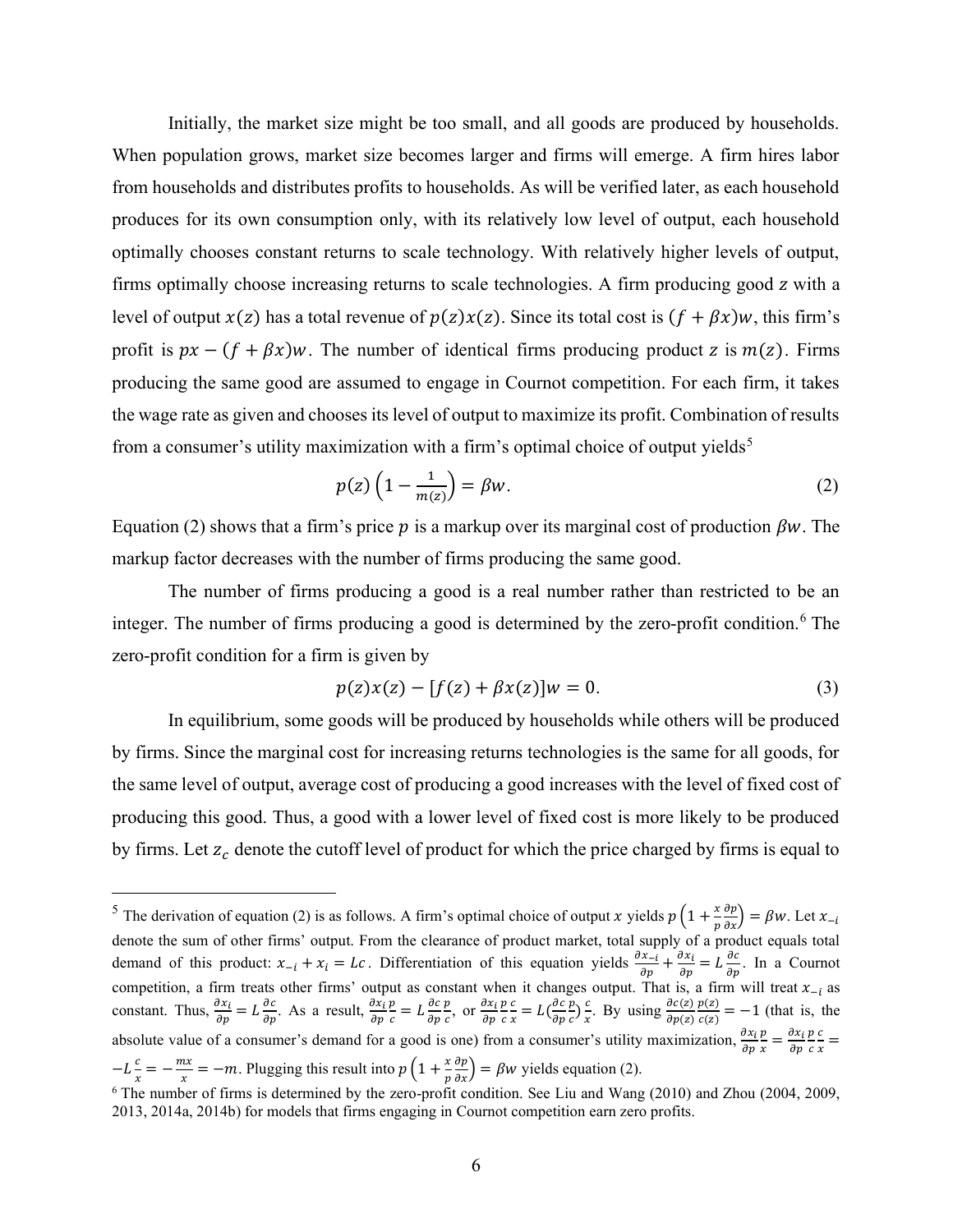the cost of household production. Specifically, in equilibrium goods in the range  $[0, z_c]$  are produced by firms and goods in the range  $(z_c, 1]$  are produced by households. For goods produced by firms, the price is equal to the average cost because firms earn a profit of zero. Since the average cost of a firm is  $\frac{w(t+\beta x)}{x}$  and the cost of household production is wh, the cutoff level good  $z_c$  is defined by equalizing the average cost of a firm with the cost of household production:

$$
\frac{f(z_c) + \beta x(z_c)}{x(z_c)} = h. \tag{4}
$$

For each good in the range [0,  $z_c$ ], each of the L consumers demands c units of output and the total demand for this good is Lc. Each of the  $m$  firms supplies  $x$  units of output and the total supply of this good is  $mx$ . The clearance of product market requires that demand equals supply:

$$
Lc(z) = m(z)x(z). \tag{5}
$$

For the labor market, the demand for labor is the sum of demand from firms and demand from households. The demand for labor from firms is  $\int_0^{z_c} m(f + \beta x) dz$ . Since each consumer spends a given percentage of income on each good, a consumer's quantity of consumption of each household-produced good is  $\frac{1}{h}$ . As a result, the total demand for labor used in household production is  $h L \int_{z_c}^{1} c dz$ , or  $L(1 - z_c)$ . Each of the L individuals supplies one unit of labor and the total supply of labor is equal to  $L$ . The clearance of the labor market equilibrium requires

$$
\int_0^{Z_c} m(f + \beta x) dz + hL \int_{Z_c}^1 c dz = L. \tag{6}
$$

For goods produced by firms, the price level  $p(z)$ , output level  $x(z)$ , and consumption  $c(z)$  are indexed by z. In the following, if there is no confusion, this dependence may not be explicitly stated. In equilibrium, each household produces goods in the range  $(z_c, 1]$ , and supplies  $z_c$  units of labor to the market and uses the resulting income to purchase goods produced by firms in the range  $[0, z_c]$ . An individual is indifferent between allocating labor for home production and supplying labor to firms. Equations (1)-(6) form a system of six equations defining six variables p, w, x, m, c, and  $z_c$  as functions of exogenous parameters. An equilibrium is a tuple  $(p, w, x, m, c, z_c)$  such that

(i) Given the wage rate  $w$  and the price levels  $p$ , a consumer chooses consumption  $c$  to maximize utility;

- (ii) Given the wage rate  $w$ , a firm chooses output  $x$  to maximize profit;
- (iii) The same wage rate  $w$  applies for household production and firm production;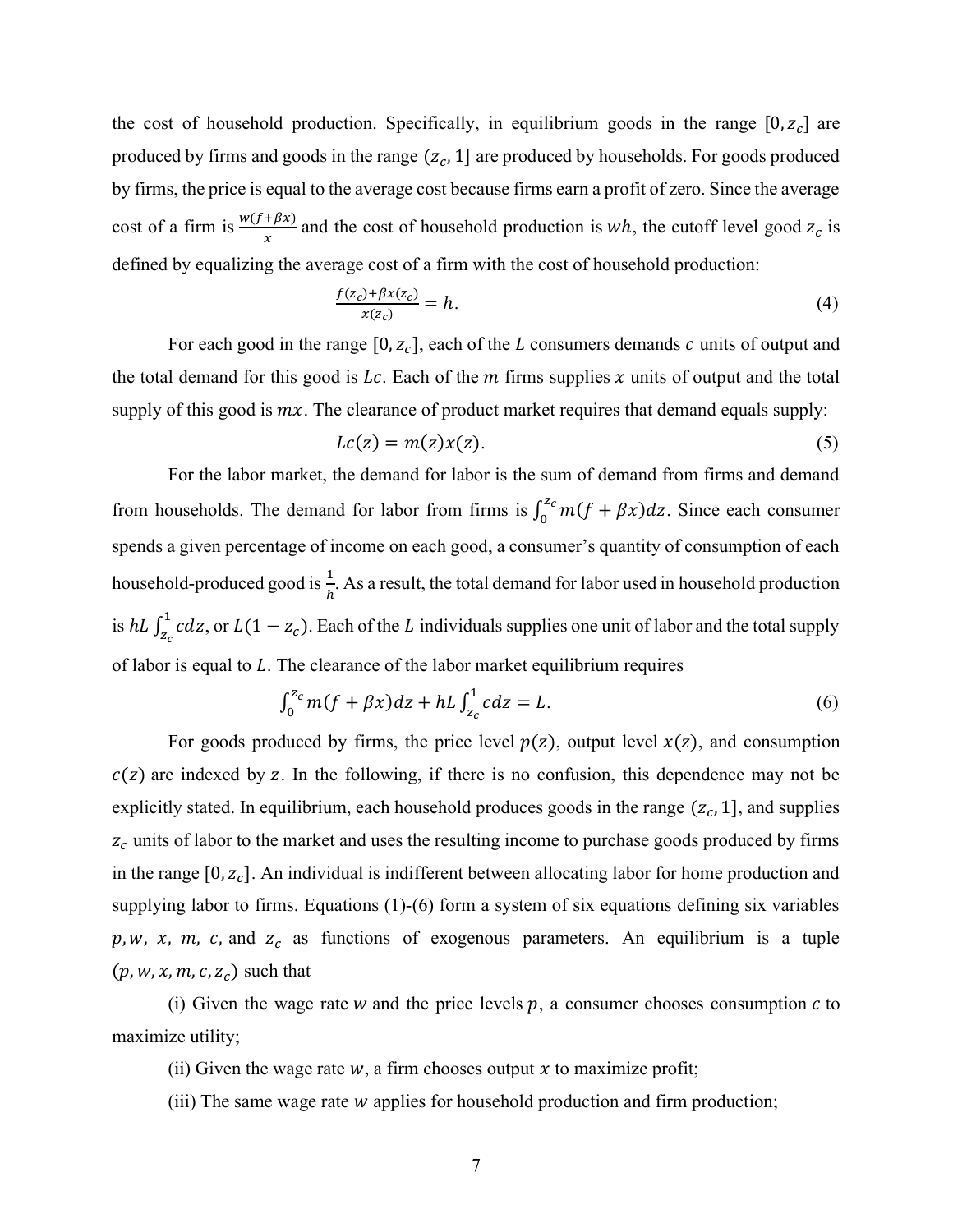(iv) Labor market and markets for products clear;

(v) Adjustment through entry and exit of firms is over: firms earn a profit of zero.

For the rest of this section, we establish the existence of a unique equilibrium. The wage rate is normalized to one:  $w \equiv 1$ .

From equations (1) and (5), for goods in the range  $[0, z_c]$ , the number of firms producing a good is given by

$$
m = \frac{L}{px}.
$$
 (7)

Plugging the value of x from (3) and the value of m from (7) into equation (2), the price of a firm produced good is<sup>7</sup>

$$
p(z) = \frac{\beta \sqrt{L}}{\sqrt{L} - \sqrt{f(z)}}.\tag{8}
$$

From equation (8), the price of a good increases with the level of fixed costs.

Plugging the value of  $p$  from equation (8) into equation (3), a firm's level of output is

$$
x = \frac{\sqrt{f}L - f}{\beta}.\tag{9}
$$

From equation (9), a firm's scale of production increases with the size of the population. A firm's scale of production also increases with the level of fixed costs. The reason is that a higher level of fixed costs requires a higher level of output so that a firm can break even.

Plugging the value of  $p$  from equation (8) and the value of  $x$  from equation (9) into equation  $(7)$ , the number of firms producing good z is given by

$$
m(z) = \sqrt{\frac{L}{f(z)}}.\tag{10}
$$

Equation (10) shows that the number of firms producing the same good increases with the size of the population and decreases with the level of fixed costs of producing this good.

Plugging the value of  $x$  from (9) into equation (4) leads to the following equation defining the cutoff level of good  $z_c$  as a function of exogenous parameters:<sup>8</sup>

<sup>&</sup>lt;sup>7</sup> The derivation of equation (8) is as follows. From (3),  $x = \frac{f}{x-1}$  $\frac{f}{p-\beta}$ . Plugging this result into (7) yields  $m = \frac{L}{p\beta}$ .  $rac{L}{px} = \frac{L(p-\beta)}{pf}$  $\frac{\rho - \rho}{\rho f}$ . Plugging this result into (2) yields  $p\left(1 - \frac{pt}{L(p-\beta)}\right) = \beta$ . Solving this equation yields  $\frac{p-\beta}{p} = \pm \sqrt{\frac{t}{L}}$  $\frac{f}{L}$ . The root  $\frac{p-\beta}{p} = -\sqrt{\frac{f}{L}}$ L is discarded because this root means that a firm charges a price lower than its marginal cost. The remaining root yields equation (8).

<sup>&</sup>lt;sup>8</sup> Plugging the value of *m* from (7), the value of *p* from (8), and the value of *x* from (9) into equation (6), it can be shown that equation (6) is always valid. This redundancy of equation (6) is consistent with Walras's law.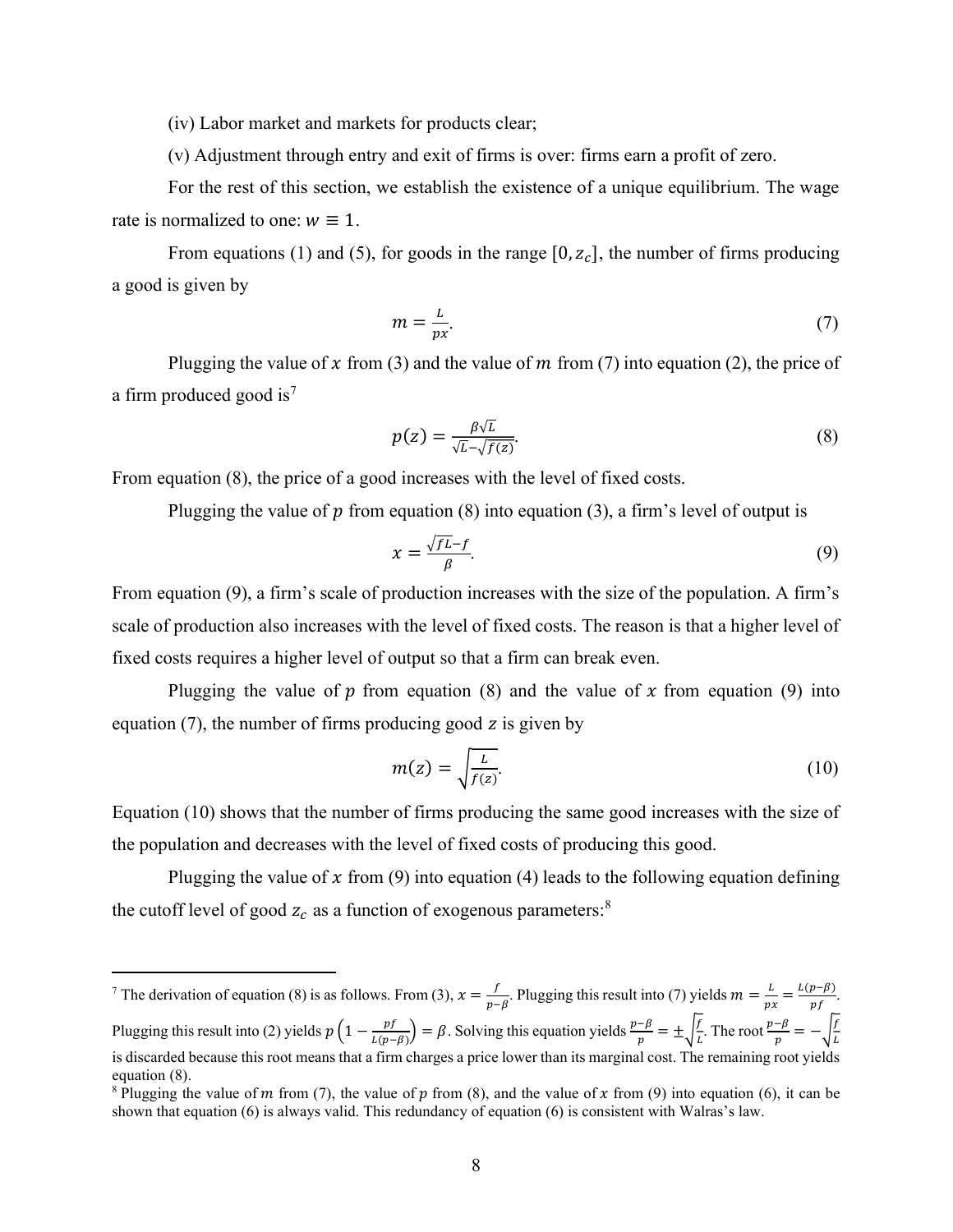$$
V \equiv \sqrt{f(z_c)} - \left(\frac{h-\beta}{h}\right)\sqrt{L} = 0. \tag{11}
$$

The following assumption about parameter values is made:

Assumption 1:  $L > \frac{h}{h-\beta}$ .

A sufficient condition for Assumption 1 to be satisfied is that the size of the population  $L$ is sufficiently large. Also, Assumption 1 will be valid when the marginal cost of the constant returns to scale technology  $h$  is relatively high or the marginal cost of increasing returns to scale technologies  $\beta$  is relatively low. Since the size of the population is positively related to the size of the market, an interpretation of Assumption 1 is that it puts a lower bound on the size of the market for increasing returns to scale technologies to be adopted.

The following proposition studies the existence and uniqueness of an equilibrium in a closed economy.

Proposition 1: With Assumption 1, an equilibrium exists. If an equilibrium exists, it is unique.

Proof: Existence: From (11), for  $z_c = 0$ ,  $V = \frac{1}{2} \left( \sqrt{L} - \sqrt{L - \frac{4\beta}{h}} \right) - \left( \frac{h - \beta}{h} \right) \sqrt{L}$ . Thus,  $V <$ 0 if  $L > \frac{h}{h-\beta}$ . That is, under Assumption 1,  $V < 0$ . For  $z_c = 1$ ,  $V > 0$ . Since V is a continuous function of  $z_c$ , there exists at least one value of  $z_c \in [0, 1]$  such that  $V = 0$ .

Uniqueness: From (11),  $\frac{dV}{dx}$  $\frac{dv}{dz_c} > 0$ . Thus *V* is a monotonic function of  $z_c$ .

In this equilibrium, for goods produced by firms, the price of a good decreases with its fixed cost. All goods produced by households have the same price which is equal to  $wh$ , or  $h$ .

We now verify that for goods in the range  $z \in [0, z_c]$ , firms optimally choose increasing returns technologies. This requires that the average cost with increasing returns technology is lower than that with constant returns technology:

$$
\frac{f+\beta\frac{\sqrt{fL}-f}{\beta}}{\frac{\sqrt{fL}-f}{\beta}} < h.
$$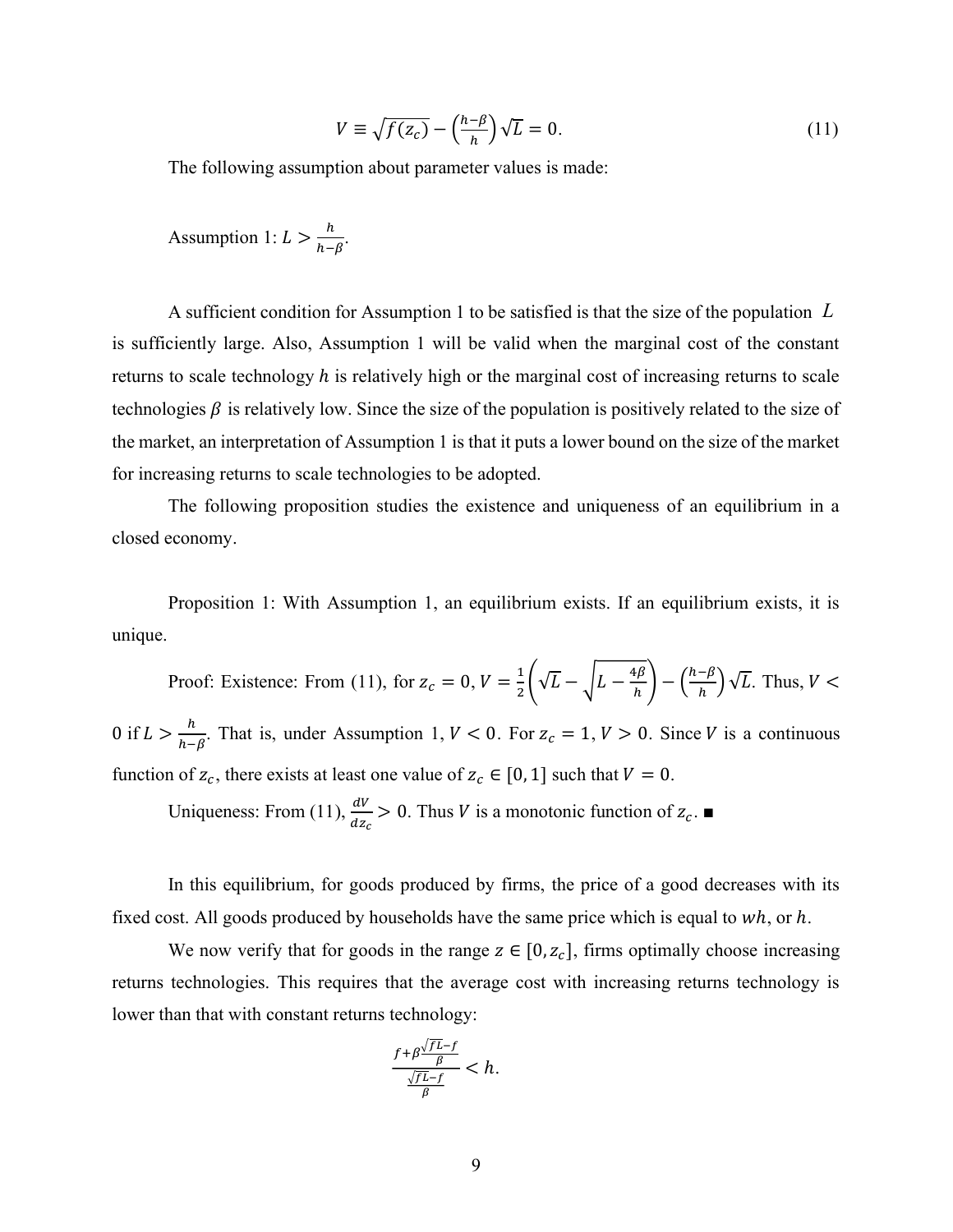We also need to verify that for goods in the range  $z \in (z_c, 1]$ , a household optimally chooses constant returns to scale technology. This requires that the average costs for those goods with increasing returns technology are higher than that with constant returns technology:  $\frac{f+\beta\frac{1}{h}}{\frac{1}{h}}$ h  $> h$ . It can be checked that both inequalities are valid.

#### 3. Comparative statics

In this section, we study how the division of production between households and firms is affected by the size of the population, the appearance of general-purpose technologies, and other relevant factors.

For economies with different levels of population, is there any systematic relationship between the percentage of goods produced by firms and the size of the population? The following proposition shows that an economy with a larger population has a higher percentage of goods produced by firms.

Proposition 2: An increase in population size increases the percentage of goods produced by firms.

Proof: From equation (11), the relationship between the cutoff level of good  $z_c$  and the size of the population L is given by  $\frac{dz_c}{dt} = -\frac{\partial V/\partial L}{\partial V/\partial z_c}$  $dV/dZ_c$ . Partial differentiation of equation (11) yields  $\frac{\partial V}{\partial L}$  < 0 and  $\frac{\partial V}{\partial z_c} > 0$ . As a result,  $\frac{dz_c}{dL} > 0$ .

The intuition behind Proposition 2 is as follows. Other things equal, an increase in the size of the population increases the demand for each good (Zhou, 2004, 2009, 2019). First, for goods produced by firms before the population growth, population growth makes the adoption of increasing returns technologies more profitable. Thus, these goods will remain to be produced by firms. For these goods, the number of firms producing the same product may increase. This increased degree of competition means that firms receive lower prices for their goods. Second, for some goods initially produced by households close to the cutoff level, the increase in demand makes the adoption of increasing returns to scale technologies profitable. Those goods will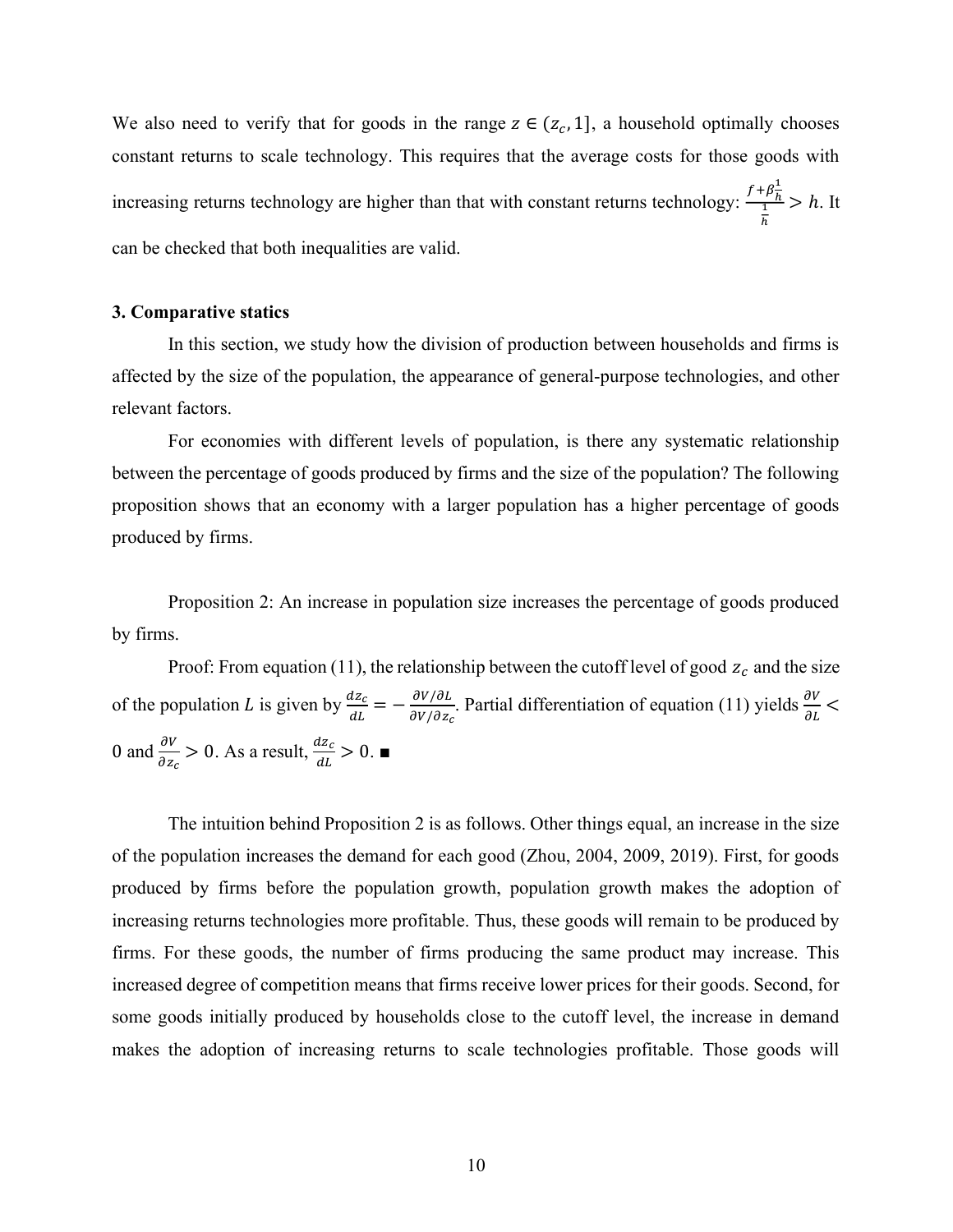experience a switch from household production to firm production. Thus, the percentage of goods produced by firms increases with the population size.

As the wage rate is normalized to one, a lower price means a higher level of consumer welfare. An increase in population size is beneficial to a consumer for two reasons.<sup>9</sup> First, for those goods already produced by firms before the increase in population, their prices are lower. Second, some goods originally produced by households are now produced by firms and their prices become lower. Both effects are beneficial to a consumer.

Similarly, from (11), it can be shown that a decrease in marginal cost of increasing returns technologies increases the percentage of goods produced by firms. A decrease in marginal cost of increasing returns technologies is also beneficial to a consumer.

Industrialization process is associated with the appearance of general-purpose technologies. Examples of general-purpose technologies include the factory system and information technology. What is the effect of the appearance of a general-purpose technology on the division of production between households and firms? There are various ways to incorporate the impact of the appearance of a general-purpose technology. First, both the marginal cost of constant returns technologies and increasing returns technologies can be reduced by the appearance of a general-purpose technology. Second, a general-purpose technology may just reduce the fixed costs of increasing returns to scale technologies. One justification of this is that technologies are embodied in the fixed costs of production as machines and thus only increasing returns technologies will be affected. If a general-purpose technology decreases fixed costs only, for tractability, it is assumed that a general-purpose technology reduces the fixed costs of all increasing returns to scale technologies by the same proportion. The following proposition studies the impact of the appearance of a general-purpose technology.

Proposition 3: If a general-purpose technology decreases the marginal cost of increasing returns to scale technologies by a higher proportion, the appearance of a general-purpose technology increases the percentage of goods produced by firms. If a general-purpose technology

<sup>&</sup>lt;sup>9</sup> Here an increase in the size of the market is beneficial to everyone. This aspect is like Zhou (2004) which provides a general equilibrium model on the mutual dependence between the division of labor and the extent of the market. This paper departs from Zhou (2004) in two aspects. First, in this paper, in terms of their fixed costs of production, different sectors are heterogeneous rather than homogenous. Second, the division of production between families and firms and the impact of trade are not addressed in Zhou (2004).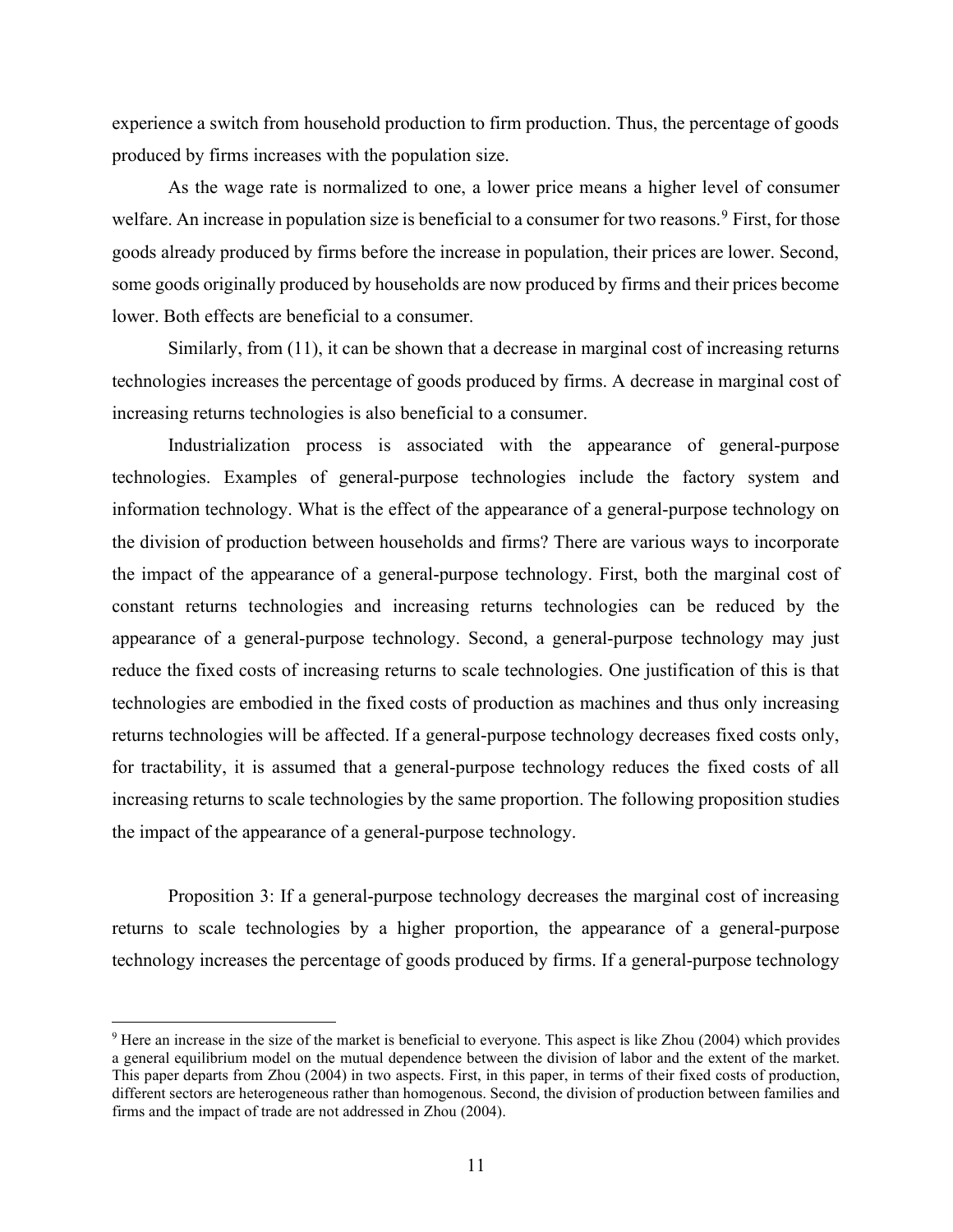decreases only the fixed costs of increasing returns technologies, the appearance of a generalpurpose technology increases the percentage of goods produced by firms.

Proof: Equation (11) can be enlarged as  $\sqrt{\varepsilon_1 f(z_c)} - \left(1 - \varepsilon_2 \frac{\beta}{h}\right)$  $\binom{p}{h}$   $\sqrt{L} = 0$ . In this enlarged equation,  $\varepsilon_1$  and  $\varepsilon_2$  are positive constants. Here,  $\varepsilon_1$  captures the impact of a general-purpose technology on the fixed costs of increasing returns technologies. A decrease in this parameter means that fixed costs decrease. Similarly,  $\varepsilon_2$  captures the impact that a general-purpose technology decreases the marginal costs of increasing returns technologies by a higher proportion. A decrease in this parameter means that marginal cost for increasing returns technologies decrease more. From this equation, it can be demonstrated that  $\frac{dz_c}{dz}$  $\frac{dz_c}{d\varepsilon_1}$  < 0 and  $\frac{dz_c}{d\varepsilon_2}$  < 0.  $\blacksquare$ 

 Proposition 3 shows that if a general-purpose technology decreases fixed costs of production, it helps the adoption of increasing returns to scale technologies. Rosenberg (1982) provides historical studies of the impact of some general-purpose technologies. Jovanovic and Rousseau (2005) provide a survey of empirical research of the impact of electricity and information technologies as general-purpose technologies on a society.

 Consider the case of the internet providing streaming videos suggesting home "fix-up" solutions which entice a homeowner to try to repair something themselves (household production) instead of hiring a repairperson (firm production). In this case, the household production technological change can be greater than the technological change that reduces the marginal cost of firms with increasing returns technologies. We can capture this "home production augmenting" technology by an increase in  $\varepsilon_2$ . As shown in Proposition 3, with this kind of technological change, we have a "switch back," or a reversal in the path of  $z_c$ . That is, the percentage of goods produced by households increases!

As the growth process is associated with a switch from household production to firm production, the relative size of the household production sector in a developing country is likely to be larger than that in a developed country. Since only market produced goods are included in GDP, international comparison of GDP may exaggerate the per capita real GDP differences between developing and developed countries. Also, during a country's takeoff process, as the percentage of goods produced by firms increases, a country's measured growth rate may change dramatically.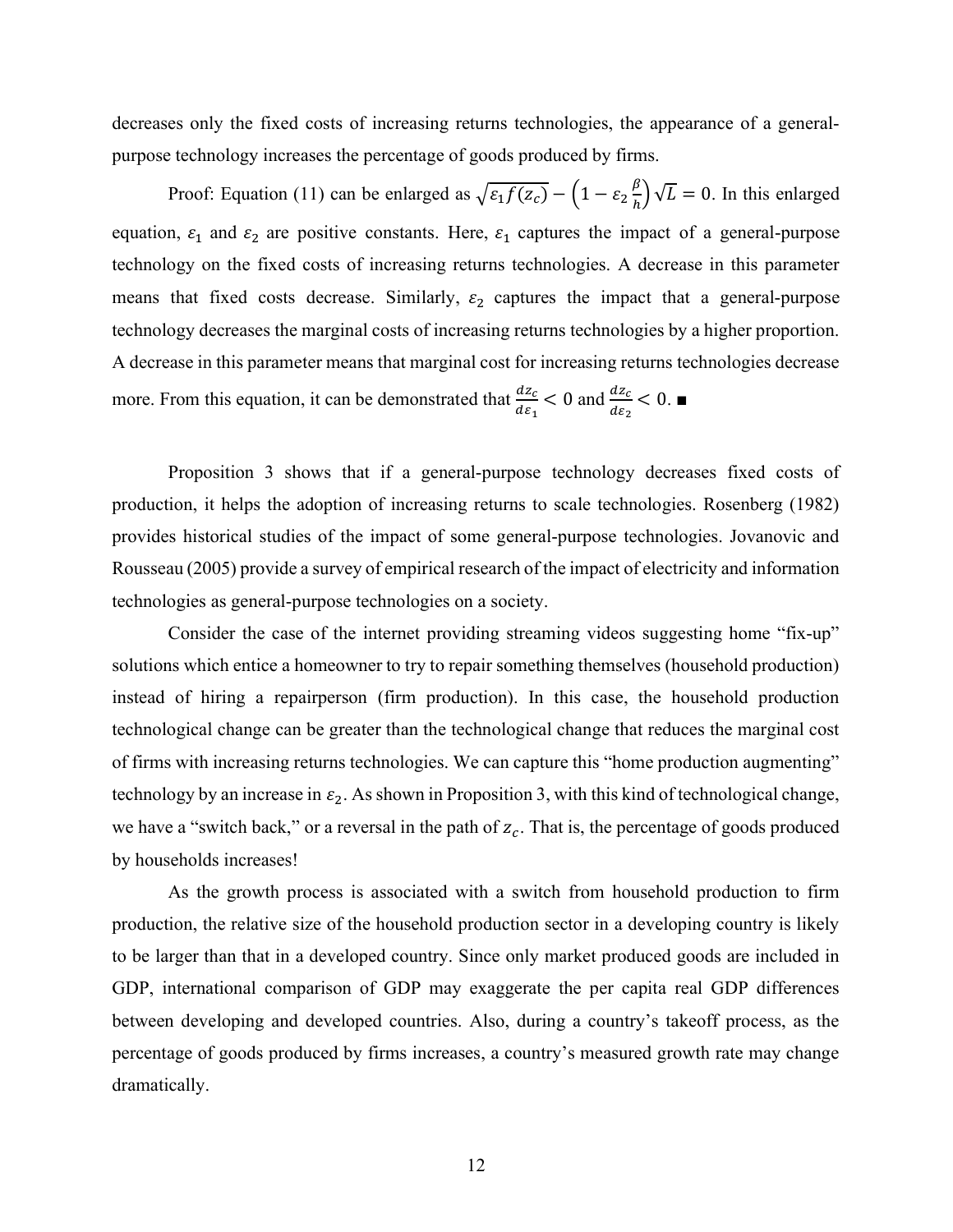## 4. Impact of international trade on the division of production

In this section, we study the impact of the opening of international trade between the home country and the foreign country on the division of production between households and firms. The analysis can be easily extended to the case of multiple countries. Variables associated with the foreign country are denoted by asterisk marks. For example, population size in the foreign country is denoted by  $L^*$ .

We assume that the foreign country has the same technologies as the home country. Also, foreign consumers have the same preferences as domestic consumers. The only difference between the two countries is that the population in the foreign country may be different from that of the home country. There is no transportation cost between countries. Thus, for each good produced by firms, trade leads to equal price in the two countries. That is, markets in the two countries are integrated.

With trade, the equilibrium cutoff level of product between household and firm production in the two countries should be the same. This can be demonstrated as follows. Suppose that the two countries have different cutoff levels and the cutoff level of product in the home country is  $z_{th}$  and that in the foreign country is  $z_{tf}$ . Without loss of generality, assume that  $z_{th} > z_{tf}$ . Goods in the range  $(z_{tf}, z_{th})$  in the foreign country are produced by households and their prices are equal to h. Goods in the range  $(z_{tf}, z_{th})$  in the home country are produced by firms. Since equation (8) shows that the price of a product increases monotonically with the level of fixed cost, in the home country, prices of goods in the range  $(z_{tf}, z_{th})$  will be lower than those in the foreign country. This contradicts the requirement that international trade leads to price equalization of the same product in the two countries.

Let  $z_t$  denote the cutoff level of good with international trade. In each country, goods in the range  $[0, z_t]$  are produced by firms and goods in the range  $(z_t, 1]$  are produced by households.<sup>10</sup> The cutoff level of product may be produced in either country. If the cutoff level of good is produced by the home country, it is defined by

 $10$  In this case, like models of international trade based on increasing returns to scale, for products produced by firms, only the total number of firms producing each product in the world and total world output can be determined. How the total output is allocated between the two countries is undetermined. For a product produced by firms, it can be produced either by firms located at only one country or by firms located at both countries. If a market provided product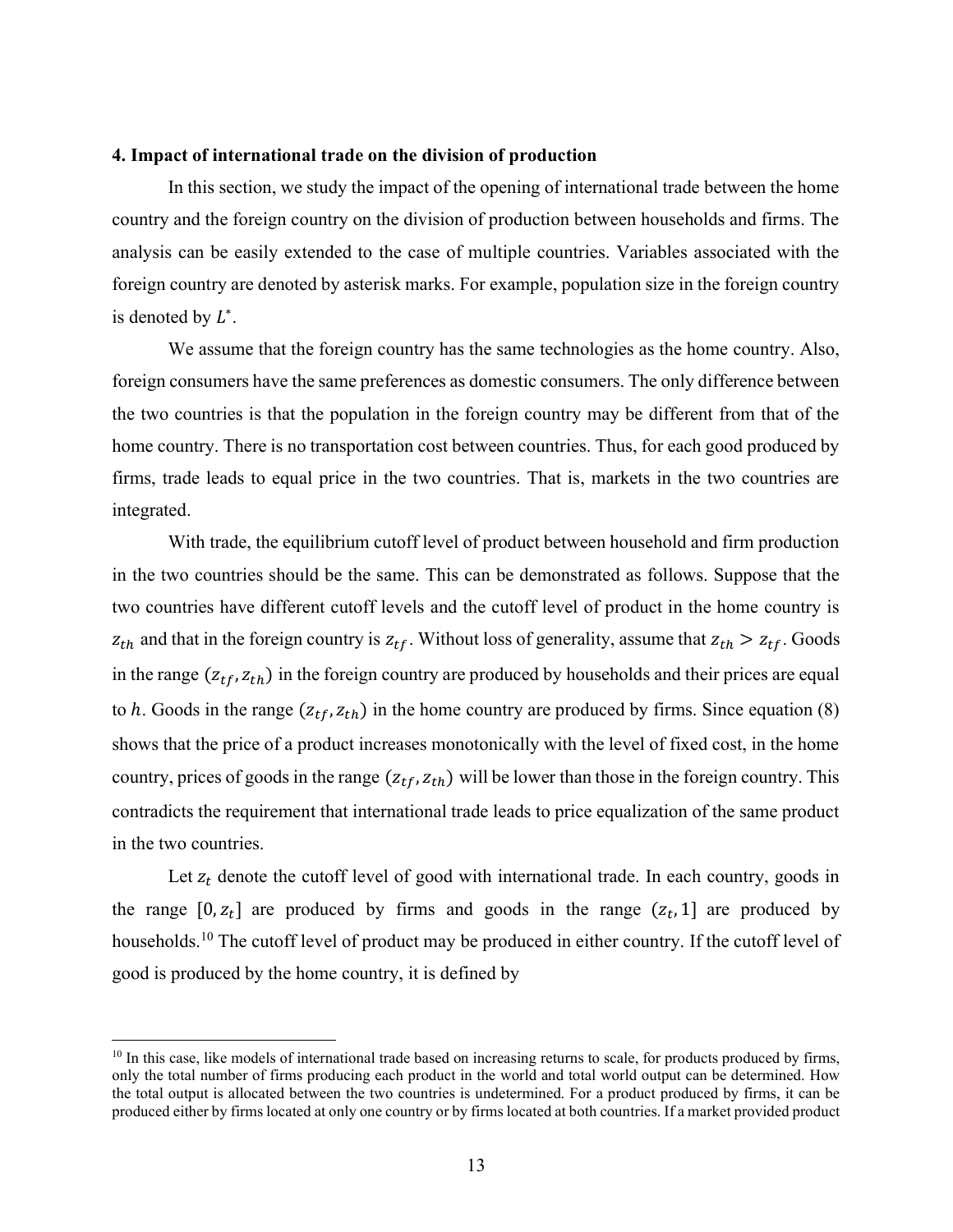$$
\frac{f(z_t) + \beta x(z_t)}{x(z_t)} = h. \tag{12a}
$$

If the cutoff level of good is produced by the foreign country, it is defined by

$$
\frac{f(z_t) + \beta x^*(z_t)}{x^*(z_t)} = h.
$$
\n(12b)

For a good produced by firms, total demand is the sum of domestic demand  $Lc$  and foreign demand  $L^*c^*$ . Total supply of this good is the sum of domestic supply  $mx$  and foreign supply  $m^*x^*$ . Goods market equilibrium requires that total demand equals total supply:

$$
Lc + L^*c^* = mx + m^*x^*.
$$
 (13)

As firms engage in Cournot competition, a firm takes the output produced by other domestic firms and foreign firms producing the same good as given and chooses its output to maximize its profit. A domestic firm's optimal output choice yields

$$
p\left(1 - \frac{x}{mx + m^*x^*}\right) = \beta w. \tag{14a}
$$

Similarly, a foreign firm's optimal output choice yields

$$
p\left(1 - \frac{x^*}{mx + m^*x^*}\right) = \beta w^*.
$$
 (14b)

Equations (14a) and (14b) show that a firm's price is a markup over its marginal cost of production. This markup factor increases with a firm's market share. When the number of foreign firms  $m^*$ equals zero, equation (14a) degenerates to equation (2).

The zero-profit condition for a domestic firm is

$$
px - (f + \beta x)w = 0. \tag{15a}
$$

Similarly, the zero-profit condition for a foreign firm is

$$
px^* - (f + \beta x^*)w^* = 0.
$$
 (15b)

Labor market equilibrium in the home country requires that

$$
\int_0^{z_t} m(f + \beta x) dz + hL \int_{z_t}^1 c(z) dz = L.
$$
 (16a)

Similarly, labor market equilibrium in the foreign country requires that

$$
\int_0^{Zt} m^*(f + \beta x^*) dz + hL^* \int_{z_t}^1 c^*(z) dz = L^*.
$$
 (16b)

We now demonstrate that with international trade wage rates in the two countries should be equal in equilibrium:  $w = w^*$ . In terms of the production pattern of firm produced goods, there

is not produced by the home country,  $m(z) = 0$ . Similarly, if a product is not produced by the foreign country,  $m^*(z) = 0.$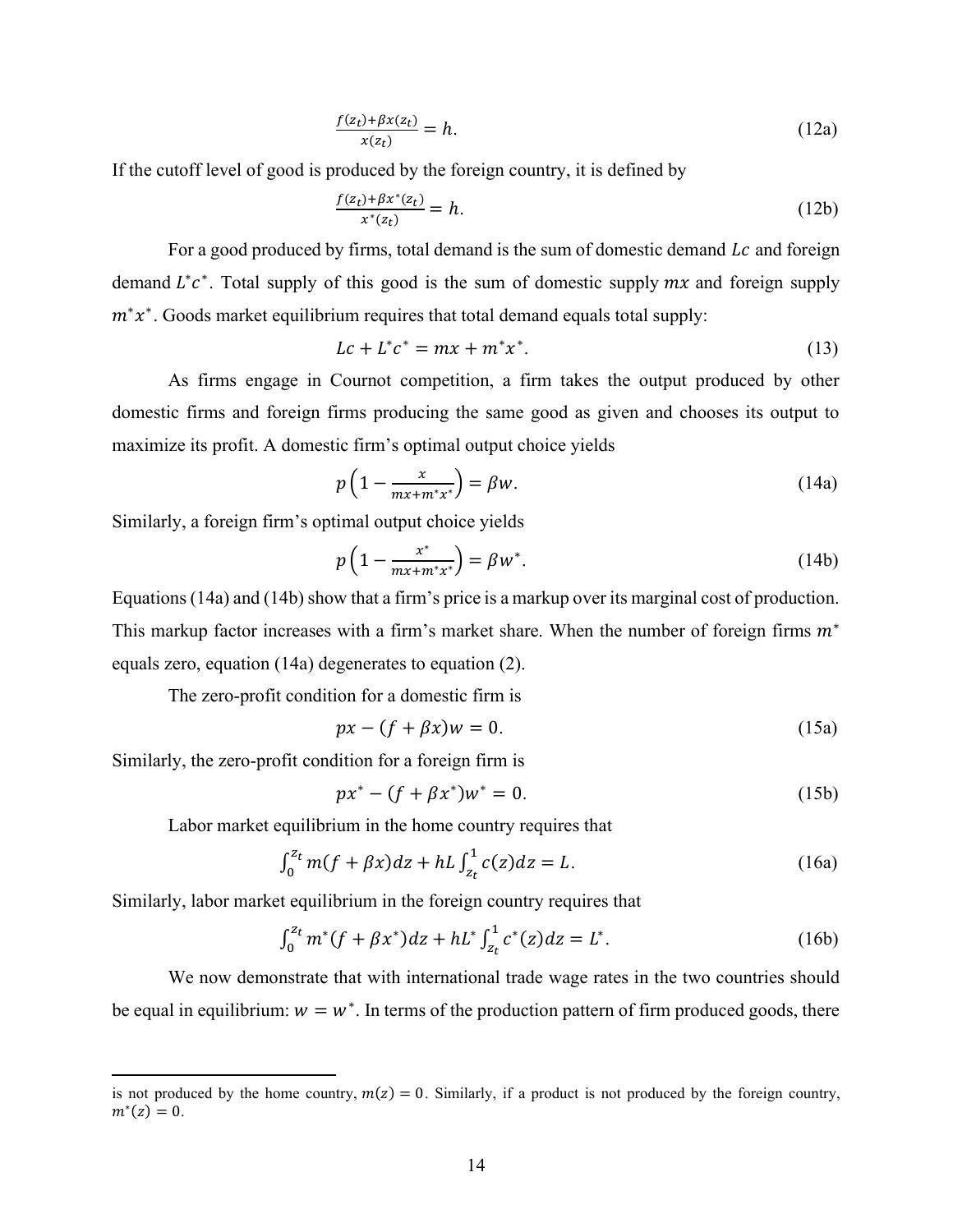are two cases. In the first case, at least one good is produced by both countries. Plugging the value of  $mx + m^*x^*$  from equation (13) into equations (14a) and (14b), by employing equations (15a) and (15b) to eliminate x and  $x^*$ , it can be shown that the price of this good if produced at the home country is

$$
p(z) = \frac{\beta \sqrt{WL + \, ^*L^*}}{\sqrt{WL + w^*L^*} - \sqrt{f(z)w}}.\tag{17}
$$

The price of this good if produced in the foreign country is

$$
p(z) = \frac{\beta w^* \sqrt{w L + w^* L^*}}{\sqrt{w L + w^* L^*} - \sqrt{f(z) w^*}}.
$$
\n(18)

From equations (17) and (18), the wage rates in the two countries should be equal so that the same product has the same price regardless of the country it is produced in.

In the second case, the two countries produce distinct sets of market products. Without loss of generality, suppose that goods in the range  $[0, z_h]$  are produced in the home country and goods in the range  $(z_h, z_t]$  are produced in the foreign country. For a good produced in the foreign country z, as z approaches  $z_h$  in the limit, the price will approach that in equation (18). The price of  $z_h$  in the home country is given by equation (17). Thus, wage rates in the two countries should also be equal in this case.

Like Section 2, we can normalize this wage rate to one. Like the analysis in Section 2, it can be shown that the price of a firm produced good is

$$
p = \frac{\beta \sqrt{L+L^*}}{\sqrt{L+L^*} - \sqrt{f}}.\tag{19}
$$

Plugging the value of  $p$  from equation (19) into equation (15a), a domestic firm's level of output is

$$
x = \frac{\sqrt{f(L + L^*)} - f}{\beta}.\tag{20}
$$

For each product, if this product is produced in both countries, the equilibrium scale of production in the two countries is the same. The number of firms in each country adjusts to clear the labor market. $11$ 

<sup>&</sup>lt;sup>11</sup> By plugging the value of  $p$  from equation (19) and the value of  $x$  from (20) into equation (16a) the number of domestic firms can be determined. Similarly, the number of foreign firms can be determined by using (16b).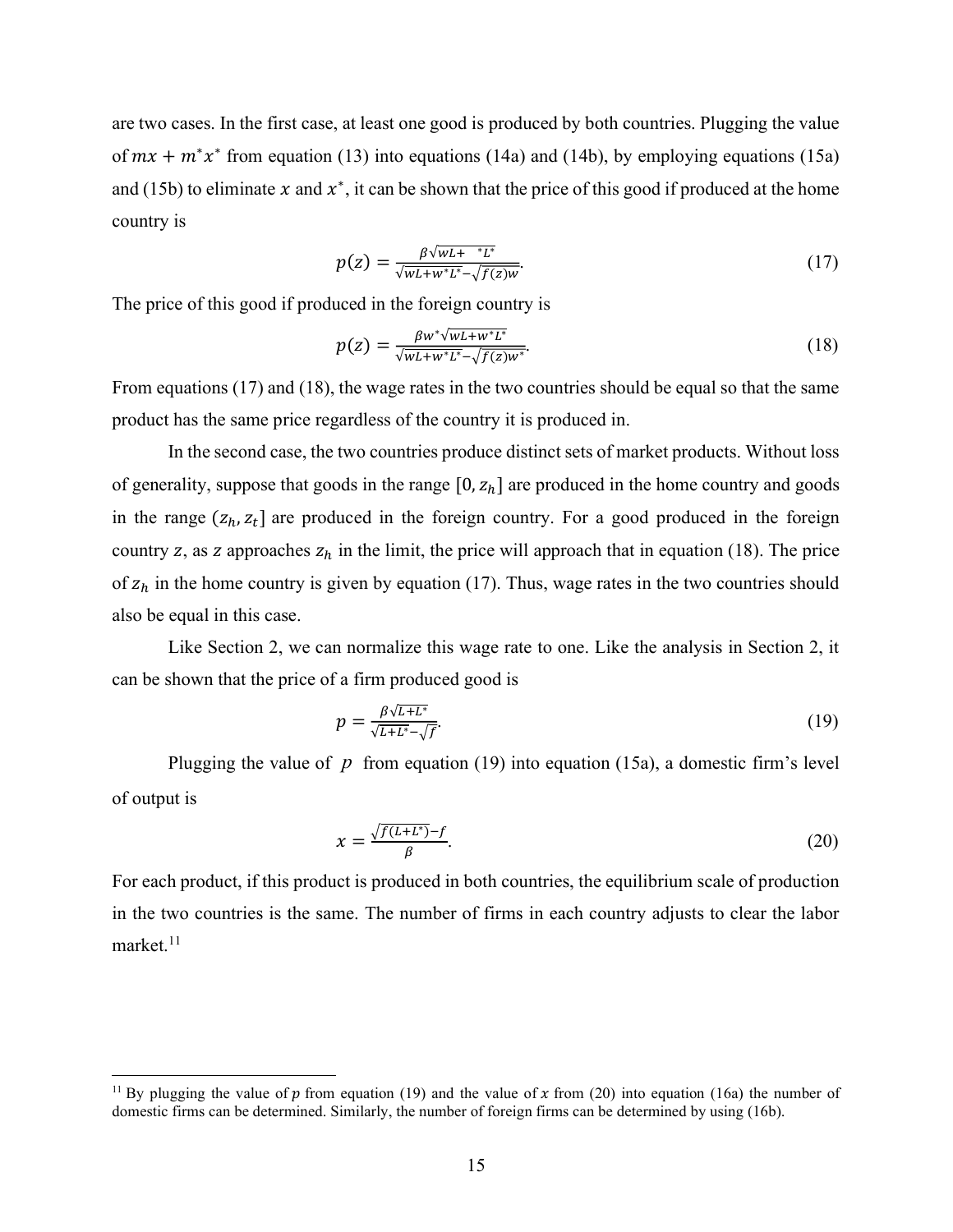Plugging the value of x from (20) into equation (12a), the cutoff level of good with international trade is defined by $12$ 

$$
\sqrt{f(z_t)} - \left(\frac{h-\beta}{h}\right)\sqrt{L+L^*} = 0.
$$
\n(21)

The following proposition studies the impact of international trade on the division of production between families and firms.

Proposition 4: The opening of international trade increases the range of goods produced by firms.

Proof: In equation (21), the opening of trade is captured by an increase of  $L^*$  from zero to a positive number. From (21), it can be shown that  $\frac{dz_t}{dt^*} > 0$ .

Even without labor mobility across countries, a comparison of equations (11) and (21) shows that the impact of the opening of international trade is like that of an increase in domestic population. The reason is that an increase in domestic population or the opening up of trade leads to a decrease in a firm's monopoly power. The combination of zero transportation cost, a single factor of production, and that countries have access to the same production technologies leads to this result.

The opening of international trade is beneficial to each consumer in the two countries. In addition, the country with a lower endowment of labor benefits more from the opening of international trade because the increase of per capita utility in the smaller country is larger than that in the larger country. The reasoning is as follows. Before the opening of international trade, with the existence of increasing returns to scale, a consumer's utility in the smaller country is lower than that for a consumer in the larger country. With the opening of international trade, a consumer in each country now enjoys the same level of utility which is higher than that in each country before trade.

# 5. Conclusion

 $12$  If any equilibrium with the same level of total world output is viewed as one equilibrium, following the proof of Proposition 1, it can be shown that there exists a unique equilibrium with international trade.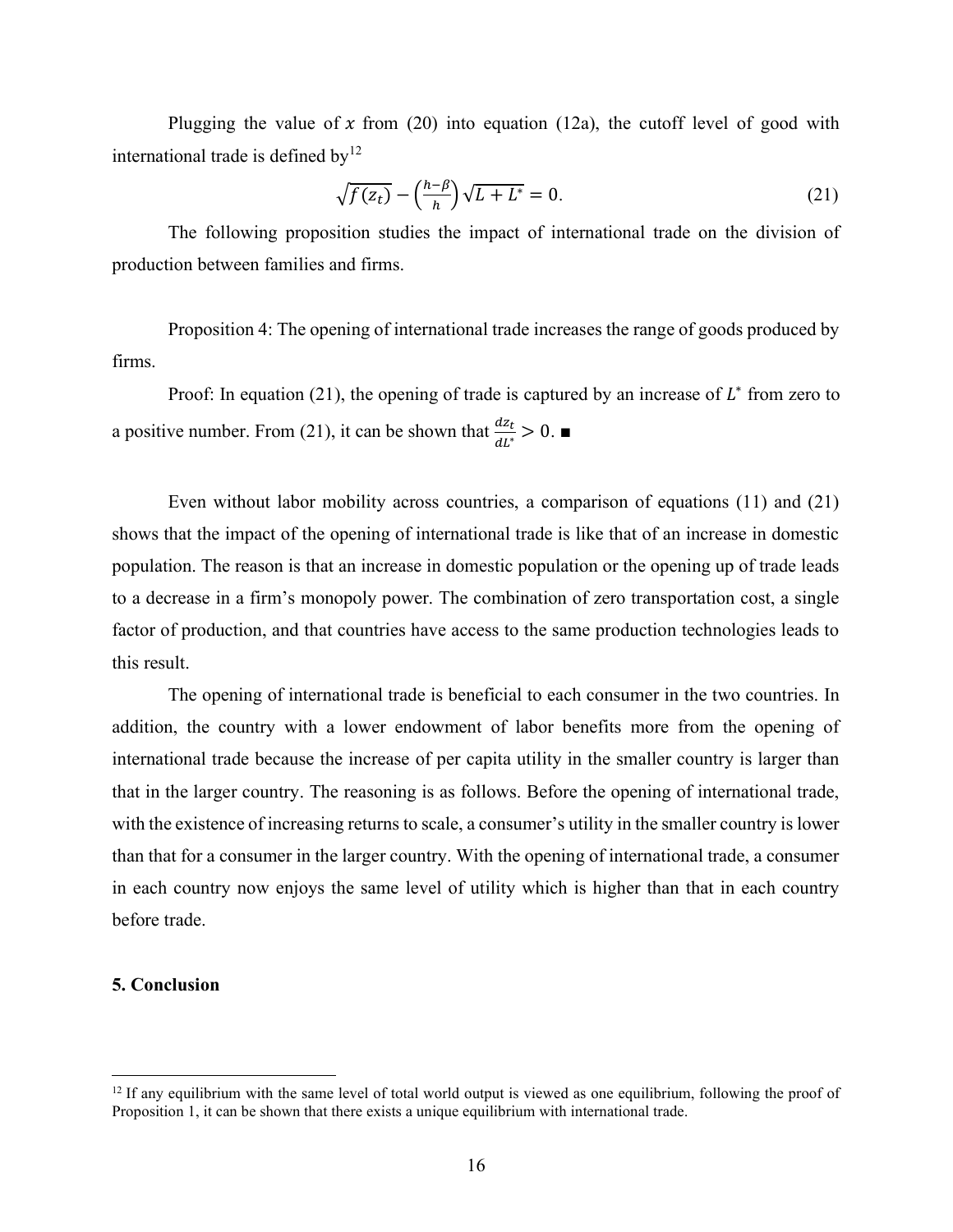The process of industrialization was accompanied by the switch from household production to firm production. The industrialization process was also a process of population growth, the appearance and diffusion of general-purpose technologies, and the expansion of international trade. In this paper, we have studied the partition of production between households and markets in an analytically tractable general equilibrium model in which families and firms choose production technologies optimally. With their relatively low levels of output, households choose constant returns to scale technologies. With their relatively high levels of output, firms choose increasing returns to scale technologies. First, we show that an increase in the size of the population increases the range of goods produced by firms. Second, if a general-purpose technology decreases fixed costs of production, it helps the adoption of increasing returns to scale technologies. However, if a technology is biased toward home production, then the percentage of goods produced by firms will decrease. Third, the opening of international trade increases the percentage of goods produced by firms.

There are some interesting extensions and generalizations of this model. First, this model abstracts from friction in the transition from household production to firm production. These frictions such as costs of moving to cities, capital constraint, and job market friction are important. In this paper, potential quality differences between household production and firm production are not considered. For goods produced within a family, it may be easier to assess the qualities of those goods. For some products provided by the market, such as car repair, medical service, it may be much more difficult to assess the qualities of those products. Other things equal, incorporating market frictions into the model is likely to increase the percentage of goods produced by families.

Second, in this paper, the size of a family is normalized to one. The size of a family can be modeled as a choice variable. In a country with weak institutions, costs of market transactions can be high and benefits of having a large family increase since a large family can also adopt some increasing returns to scale technologies and can avoid market transaction costs. With the development of better institutions and reductions in transaction costs for using markets, optimal family size is likely to decrease.

Third, in this model, families are homogeneous. It is commonly observed that individuals may have different levels of income and may spend quite different percentages of time on family production. This aspect can be captured in a model in which individuals differ in their endowments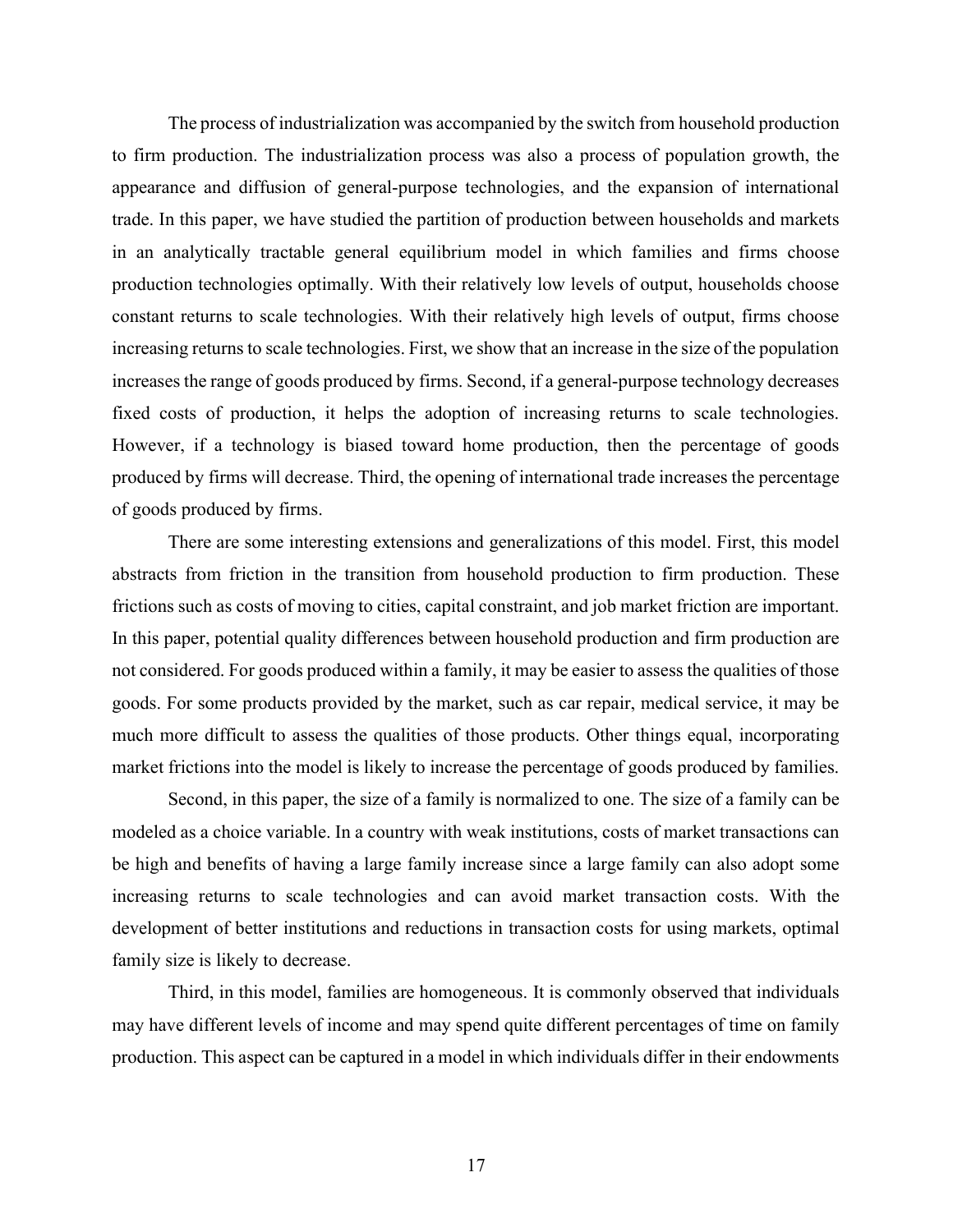of labor or acquisition of human capital. An individual with a higher level of supply of effective labor has a higher level of income and may spend a lower percentage of time on family production.

Fourth, this paper does not address the impact of governmental behavior. Market transactions are usually taxed by governments. Tax may be incorporated into the model to study how a family's supply of labor to the market is affected by taxes. It is likely that a higher tax rate increases the percentage of goods produced by families.

Finally, in this model firms and households are distinguished only by their different cost structure. The emergence of social production through firms is related to the rise of the nationstate and the establishment of more efficient financial institutions. How factors such as the rise of nation-state and the level of efficiency in the financial sector affects the partition of production between households and firms will be an interesting avenue for future research.

#### Acknowledgements

We thank Zhiqi Chen, David Selover, Lei Wen, and anonymous reviewers for their valuable suggestions. The usual disclaimer applies.

# References

Acemoglu, Daron, Simon Johnson, and James A. Robinson. 2001. The colonial origins of comparative development: An empirical investigation. American Economic Review 91, 1369- 1401.

Acemoglu, Daron, Simon Johnson, and James A. Robinson. 2002. Reversal of fortune: Geography and institutions in the making of the modern world income distribution. Quarterly Journal of Economics 117, 1231-1294.

Akbulut, Rahsan. 2011. Sectoral changes and the increase in women's labor force participation. Macroeconomic Dynamics 15, 240-264.

Buera, Francisco, and Joseph Kaboski. 2012. The rise of the service economy. American Economic Review 102, 2540-2569.

Chandler, Alfred. 1990. Scale and Scope: The Dynamics of Industrial Capitalism. Cambridge, MA: Harvard University Press.

Chu, Angus. And Lei Ji. 2016. Monetary policy and endogenous market structure in a Schumpeterian economy. Macroeconomic Dynamics 20, 1127-1145.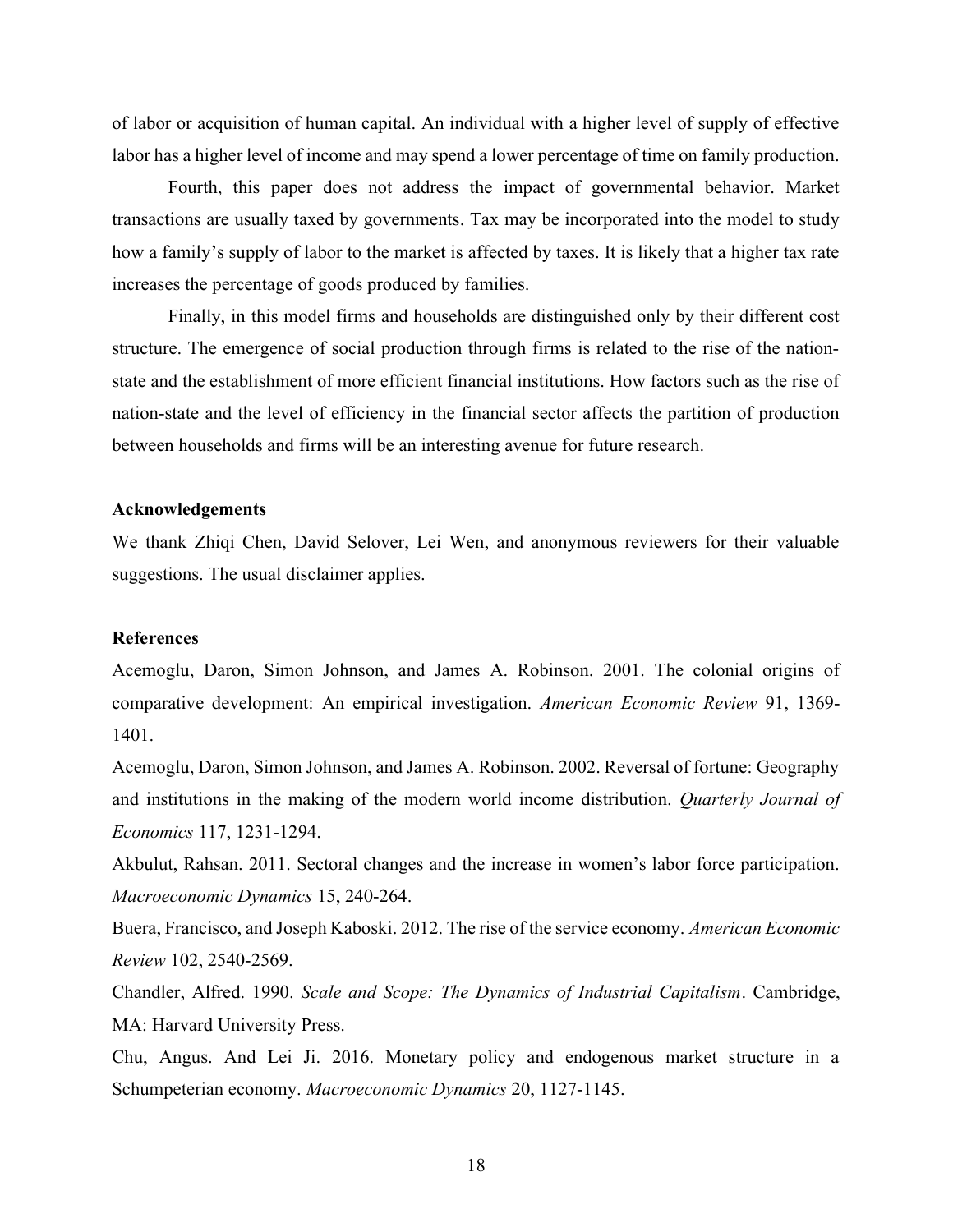Dornbusch, Rudiger, Stanley Fischer, and Paul Samuelson. 1977. Comparative advantage, trade, and payments in a Ricardian model with a continuum of goods. American Economic Review 67, 823-839.

Galor, Oded, and David Weil. 2000. Population, technology, and growth: From Malthusian stagnation to the demographic transition and beyond. American Economic Review 90, 806-828.

Galor, Oded, and Omer Moav. 2002. Natural selection and the origin of economic growth. Quarterly Journal of Economics 117, 1133-1191.

He, Huanlang, and Zhihao Yu. 2015. The evolving patterns of global production of multi-product firms. Canadian Journal of Economics 48, 1175-1194.

Ji, Lei, and John Seater. 2020. The dance of the dynamics: the interplay of trade and growth. Macroeconomic Dynamics 24, 479-537.

Jovanovic, Boyan, and Peter Rousseau. 2005. General purpose technologies. In: Aghion P., Durlauf, S., (eds.) Handbook of Economic Growth, Amsterdam: North-Holland.

Liu, Lin, and X. Henry Wang. 2010. Free entry in a Cournot market with imperfectly substituting goods. Economics Bulletin 30, 1935-1941.

Lipsey, Richard, Kenneth Carlaw, and Clifford Bekar. 2005. Economic Transformations: General Purpose Technologies and Long-Term Economic Growth. New York: Oxford University Press.

Ng, Yew-Kwang, and Dingsheng Zhang. 2007. Average cost pricing increasing returns and optimal output: comparing home and market production. Journal of Economics 90, 167-192.

North, Douglass. 1981. Structure and Change in Economic History. New York: W. W. Norton & Company.

Pindyck, Robert, and Rubinfeld, Daniel. 2005. Microeconomics, sixth edition, Upper Saddle River, New Jersey: Pearson Education.

Qiu, Larry, D. and Wen Zhou. 2007. Merger waves: a model of endogenous mergers. Rand Journal of Economics 30, 214-226.

Rosenberg, Nathan. 1982. Inside the Black Box: Technology and Economics. New York: Cambridge University Press.

Rosenberg, Nathan, and L. E. Birdzell, Jr. 1986. How the West Grew Rich: The Economic Transformation of the Industrial World. New York: Basic Books.